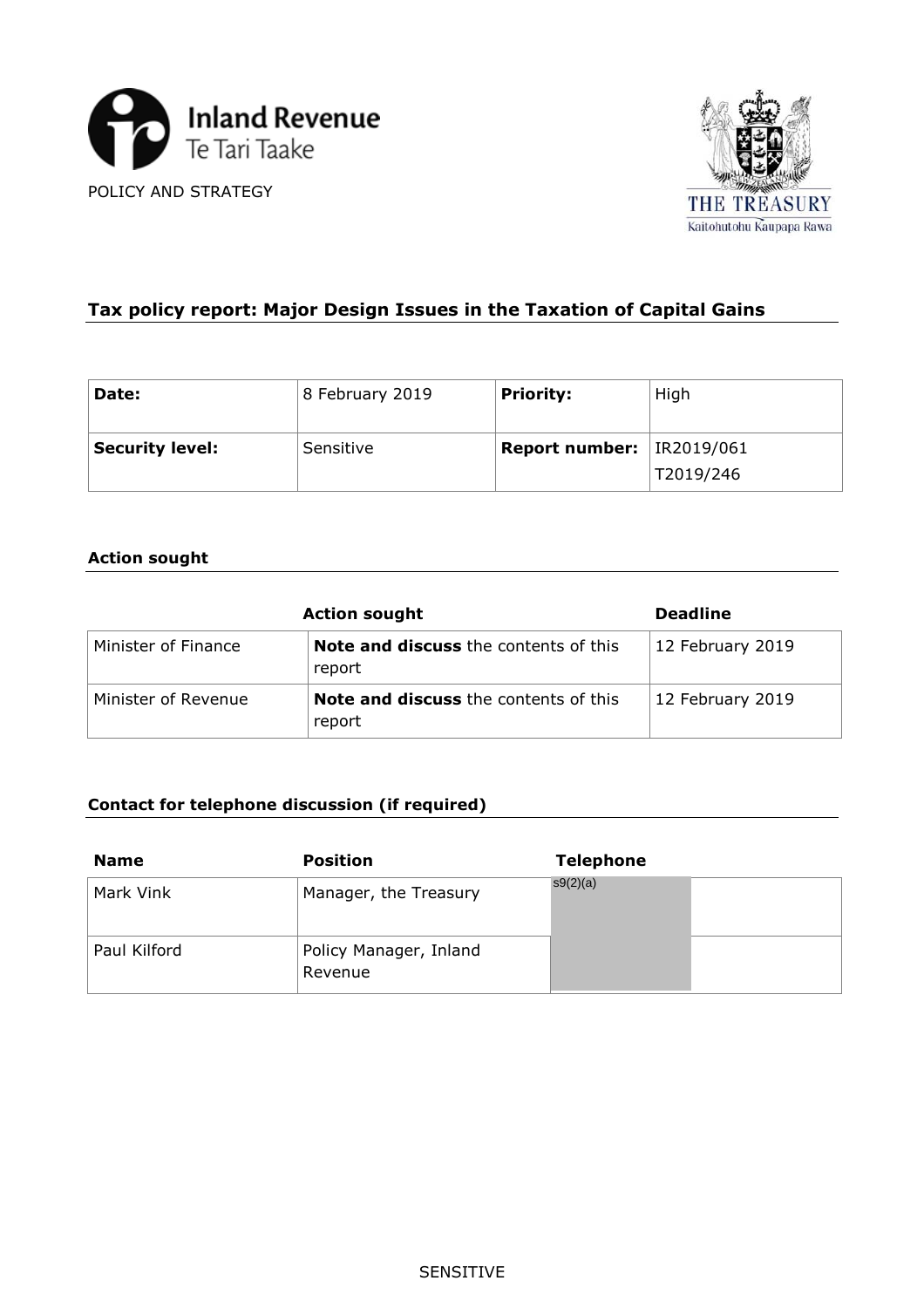8 February 2019

Minister of Finance Minister of Revenue

# **Major Design Issues in the Taxation of Capital Gains**

- 1. This Report provides information and seeks direction from Ministers on a number of the main issues involved in designing an extension of capital gains taxation.
- material for an eventual discussion document. Ministers are also invited to indicate 2. It is intended to allow Ministers to provide guidance to officials as they develop areas where they need further information.
- 3. This report is the first of two on capital gains design. It includes questions on highlevel design principles that officials would like to discuss with Ministers at the Joint Ministers' meeting scheduled for 12 February. Although it does not seek final decisions, the answers to these questions will be helpful for the drafting of the subsequent report on the detailed design recommendations of the TWG report, scheduled to be delivered to Ministers on or around 22 February.

#### **Part A: Majority and the Minority Recommendations**

- 4. The majority of the Group has recommended a broad extension of capital gains taxation. A minority has recommended that capital gains taxation be extended only to residential property other than the family home. The minority recommendation was further split between extension to residential rental property only or residential rental property plus second homes.
- 5. This part compares the majority and minority recommendations with respect to the Government's objectives.
- Group. It would significantly increase progressivity and horizontal equity. It would improve the integrity and sustainability of the tax system. It would have mixed effects on efficiency and productivity. On one hand it would increase efficiency and it would create a "lock-in" effect that could deter efficient reallocations of capital. It investment, leading to lower productivity. In the absence of offsets, it is likely to measure. It would increase compliance costs for taxpayers. 6. As noted in previous reports, the majority recommendation affects the Government's objectives as stated in the terms of reference for the Tax Working productivity by evening out tax rates across activities. At the same time, however, would increase overall taxation of income from capital that would reduce reduce efficiency and productivity. But the overall effect on productivity depends crucially on how the revenue raised by the extension is returned to taxpayers as part of a package of complementary measures as well as the detailed design of the
- recommendation. It would do little to improve the integrity of the tax system. On broad extension. However, it would also raise less revenue. 7. The minority recommendation would increase the horizontal equity and progressivity of the tax system but to a lesser extent than the majority the other hand, the minority recommendation would have a less negative effect on efficiency and productivity and would avoid the compliance costs arising from a
- 8. Overall, officials consider that the majority recommendation, if combined with complementary initiatives that improve efficiency and productivity such as the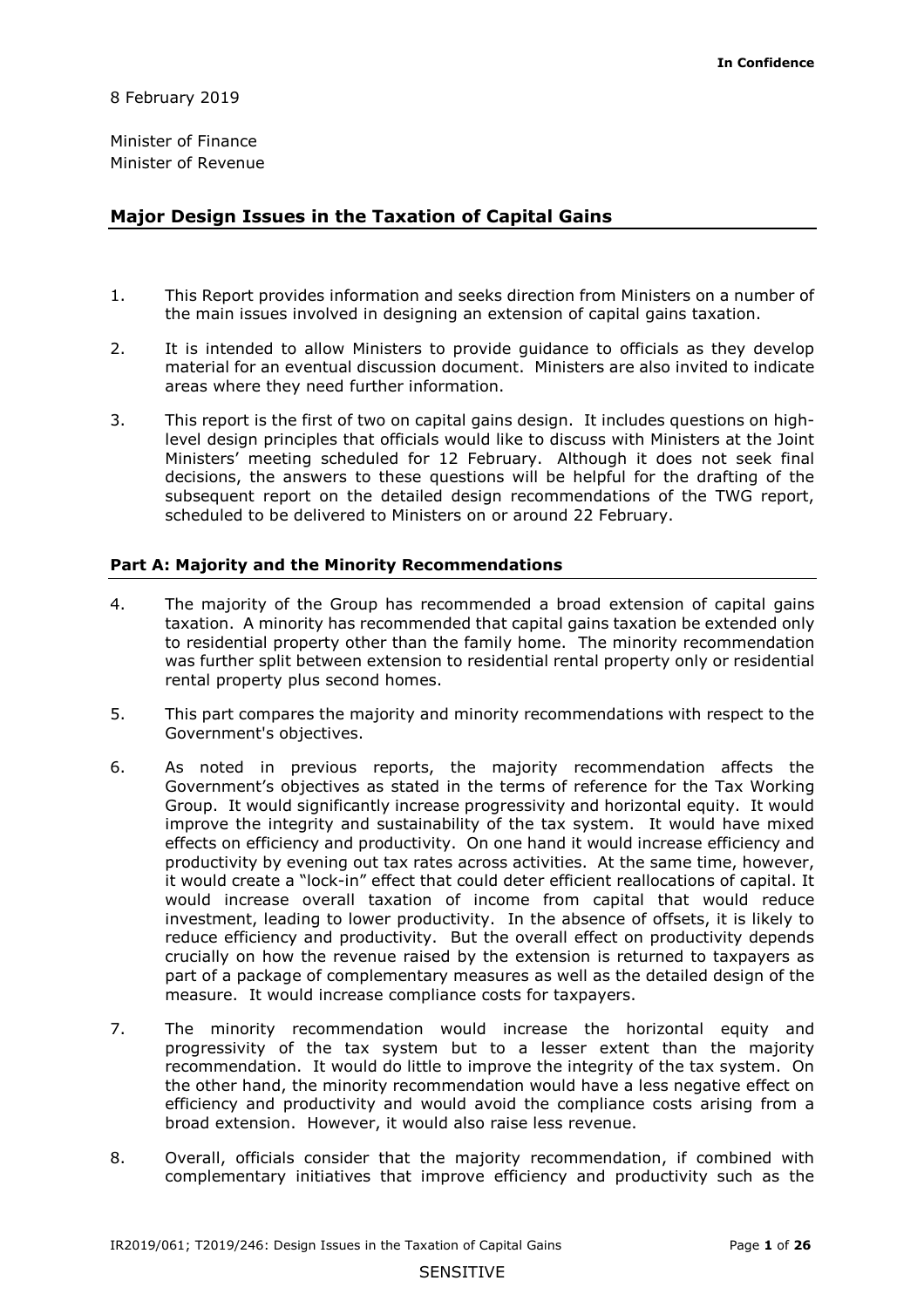tax system to a significantly greater degree than the minority recommendation. business package of changes<sup>1</sup>, would advance the Government's objectives for the

 extension to residential rental property only (i.e. excluding second homes) is not 9. Nevertheless, if the Government decided not to proceed with the broad extension of capital gains taxation, an extension of capital gains taxation to residential rental property and second homes would be an improvement over the current system. An recommended as it would be likely to reduce the supply of rental housing.

# **Part B: Creating a Balanced Package**

- measures outside of taxing capital gains itself. Measures could include the business package or other measures of general application such as a reduction in the 10. An evaluation of extending capital gains taxation should be made in the context of the complementary measures funded by the revenues raised by the extension. To the extent that there are concerns that raising taxes on capital could impede investment and productivity, a portion of the funds could be directed at balancing company tax rate. Concerns about increased compliance costs, especially for small businesses, could be similarly addressed by other measures as proposed in the report (Small Business Tax Measures IR2019/049, T2019/239).
- gains. Simplified rules can reduce compliance costs. Other measures can reduce 11. Concerns can also be alleviated through design choices in the taxation of capital the impact on desirable business rearrangements.
- of the objectives of the extension. Exemptions can significantly impair the fairness system. In such circumstances, the result could be worse than the status quo. 12. However, care must be taken that the measures do not undermine the achievement and efficiency objectives; and can add considerably to the complexity of the tax There could be a substantial increase in complexity with limited benefits in terms of fairness, efficiency and revenue gained.

# **Part C: The Main Building Blocks**

 Ministers' direction on them. It is intended to allow Ministers to provide guidance 13. This part outlines the main building blocks of broad capital gains taxation and seeks to officials as they develop material for a more detailed discussion with Ministers later in the month. Ministers are also invited to indicate what further information they might need to make decisions. The issues raised in this part are summarised in the following table.

# **Part D: Timing of legislation and phased-in implementation**

- option. Legislation enacted before the 2020 General Election with effect from 1 14. Officials have previously advised Ministers on options for the timing of legislation. Legislation for a broad extension of capital gains taxation introduced in Parliament before the 2020 General Election with effect from 1 April 2022 remains our preferred April 2021 would be possible, but would carry increased risks of technical errors and complaints of inadequate consultation.
- taxation to provide additional time for development of the more complex aspects of the system. If a phased-in implementation were desired, the most feasible first 15. The Group's Report raised the possibility of a phased-in extension of capital gains phase would be an extension to residential real estate other than the family home,

 $<sup>1</sup>$  As outlined in Joint Report – Tax Working Group – officials' initial advice on potential tax reforms for Budget</sup> black hole expense deductibility, and reducing restrictions on loss carry-forwards when a company is sold. 2019T2018/3429, IR 2018/800 a business package could include restoring depreciation on buildings, expanding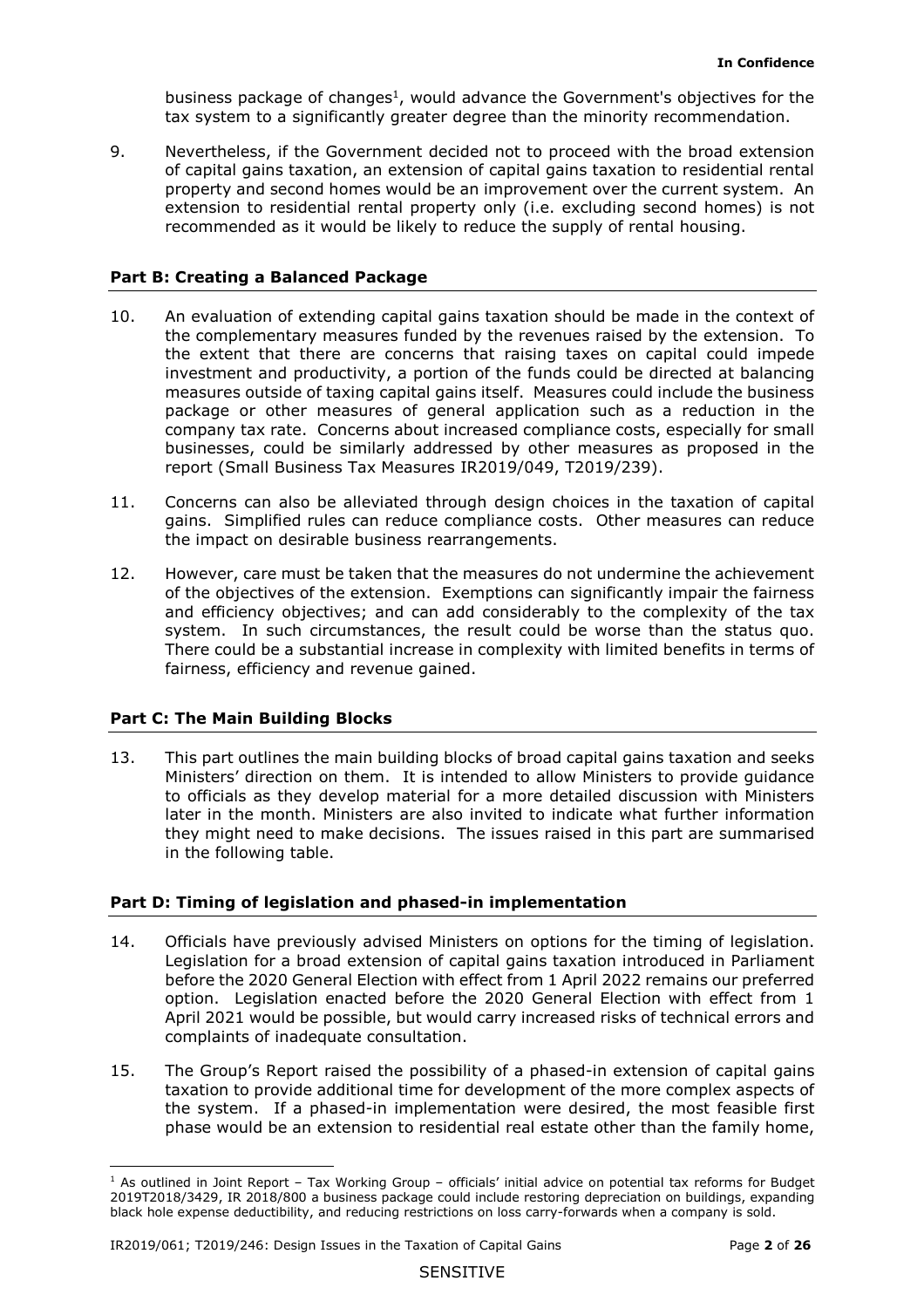with a second phase extending capital gains taxation to all the remaining asset classes.

 16. There has been some discussion with Ministers on the issue of timing. It is raised again to confirm views on timing and in case Ministers wish further discussion or information.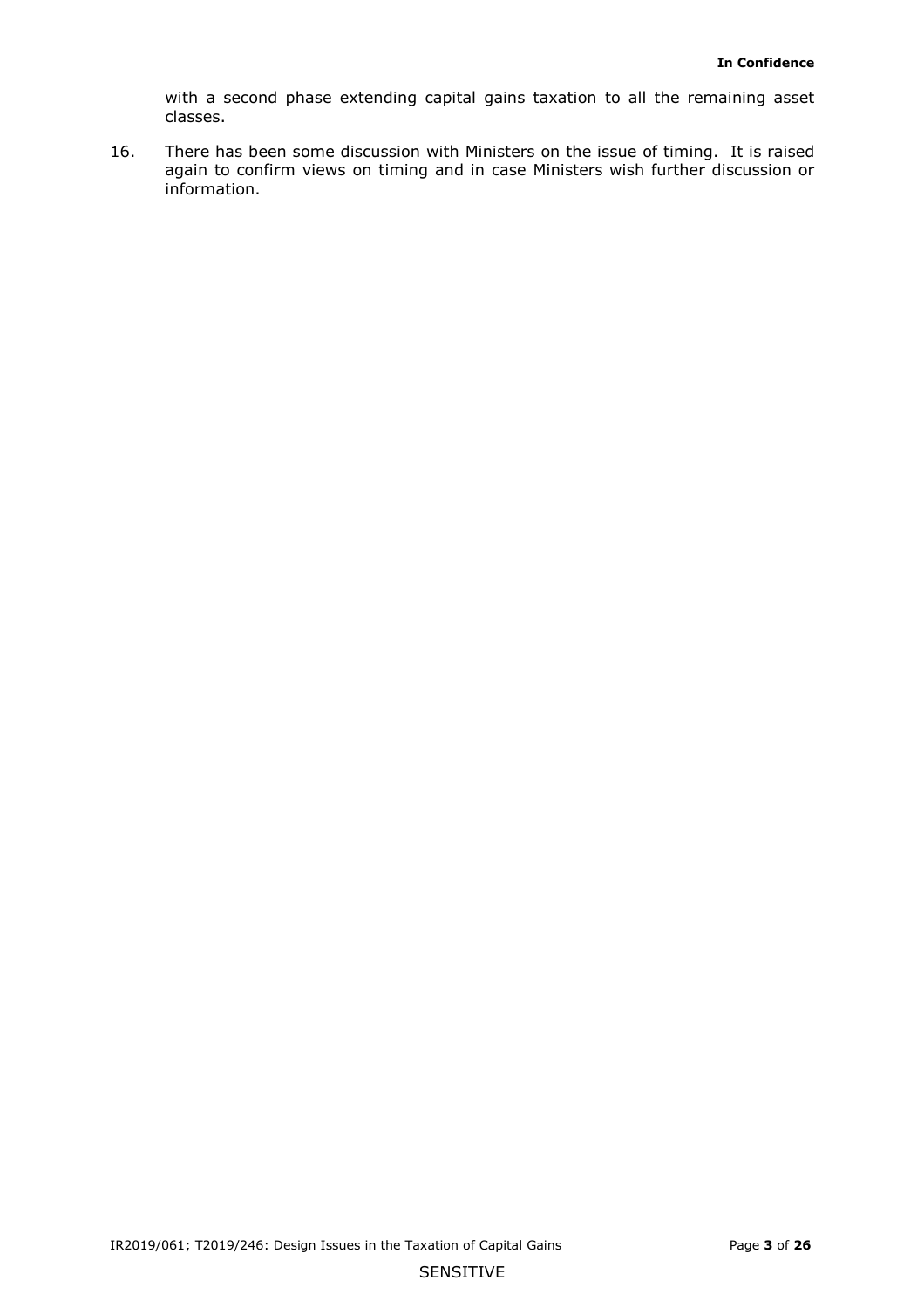We recommend you:

- 1. **Note** the contents of this report
- 2. **Discuss** the issues raised in this report (summarised in the table below) with officials at the Joint Ministers' meeting scheduled for 12 February.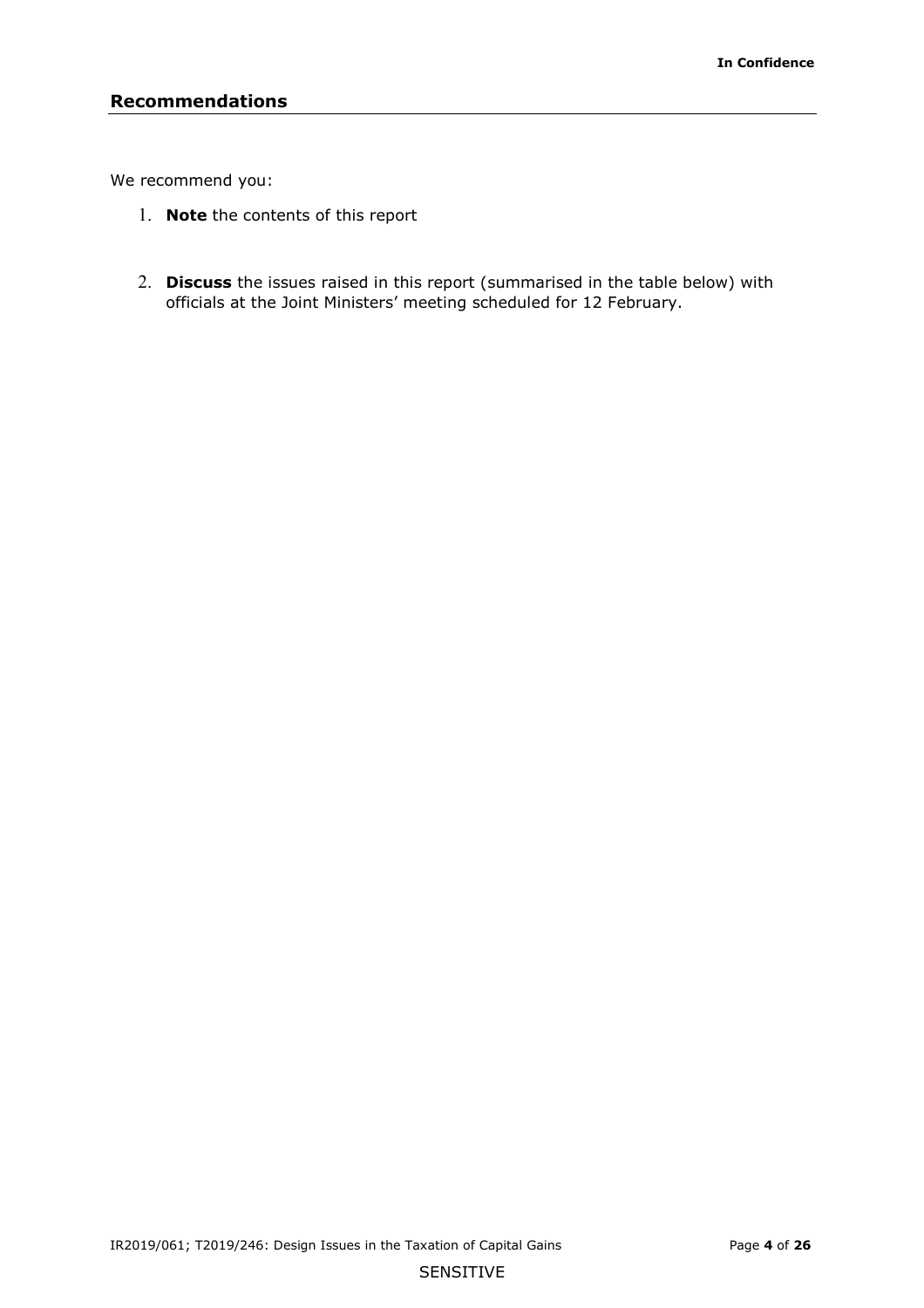#### **List of Issues for Discussion with Ministers**

In relation to the following list of issues and proposals, Ministers are invited to provide

(i) their current views; and,

(ii) guidance on whether there is any particular additional advice that would be useful for decision-making.

#### **Majority/minority recommendations**

The relative merits of the majority and minority recommendations.

#### *Balanced packages*

Complementary measures to enhance productivity and reduce impacts on businesses (noting that additional advice will be provided by 22 February).

#### *Tax rates*

Taxation at full marginal tax rates.

#### *Realisation taxation*

Capital gains generally being taxed when realised.

#### *Inflation adjustment*

Capital gains not being adjusted for inflation.

#### *Partial extensions*

Partial extensions, other than possibly residential real estate.

#### *Roll-overs*

Situations suitable for roll-over (noting that officials will provide further advice on rollovers by 22 February).

#### *Capital losses*

Capital losses generally being deductible against ordinary income, except in circumstances where there are integrity concerns.

#### *Taxation of shareholders and their companies*

Taxation of shareholders and their companies (noting that officials will provide Ministers with further information by 22 February).

#### *Effective date*

The taxation of capital gains applying to all assets, but only to gains and losses that accrue after the effective date of the tax.

#### *Māori*

 A specific engagement process with Māori about the impact of any extension of tax on capital gains for transactions relating to Māori collectively-owned assets.

#### *Timing of legislation and phased-in implementation*

The following options for implementation.

- 1. Comprehensive tax, with legislation enacted before the 2020 General Election with effect from 1 April 2021;
- 2. Comprehensive tax bill introduced to Parliament before the 2020 General Election with effect from 1 April 2022;
- **3.** A phased approach of residential property enacted before the 2020 General Election with effect from 1 April 2021 and the remaining asset classes introduced before the General Election in 2020 with effect from 2022.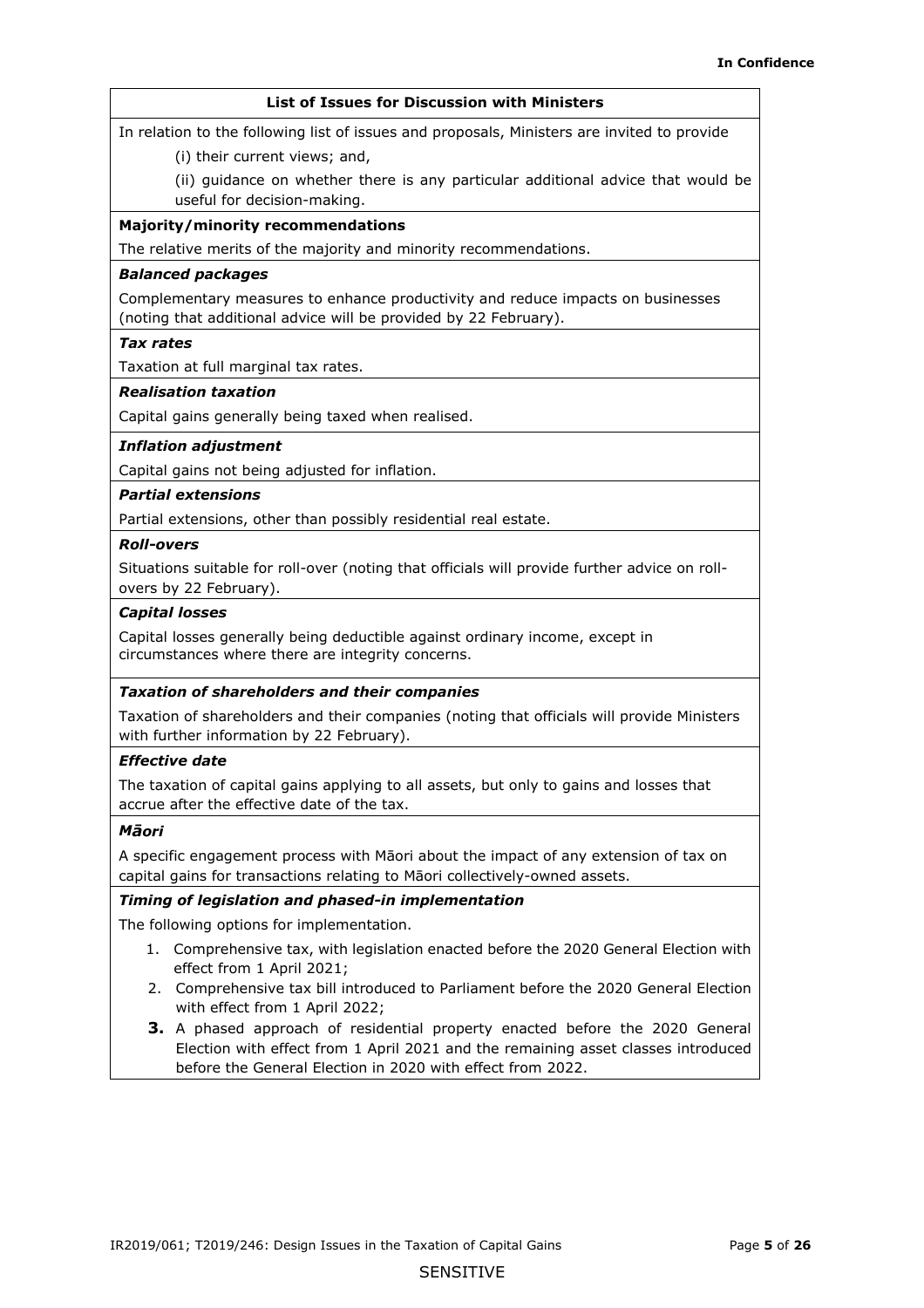**Mark Vink Communist Communist Paul Kilford** 

Manager **Manager** Policy Manager The Treasury **Policy and Strategy, Inland Revenue** 

# **Hon Grant Robertson Hon Stuart Nash**

Minister of Finance Minister of Revenue

/ February /2019 / February /2019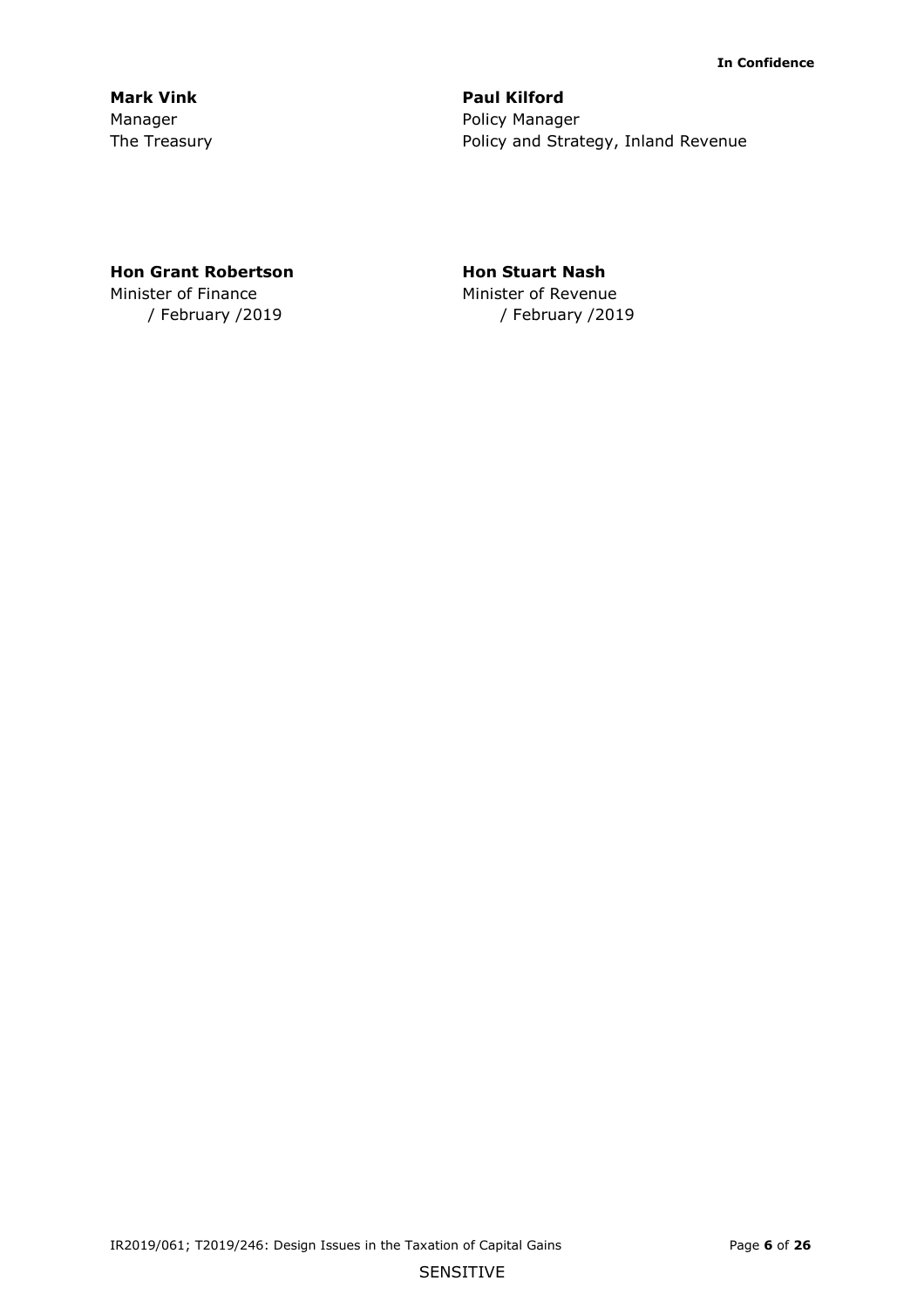#### **Purpose**

- 17. This note covers four main areas:
	- The majority and minority recommendations;
	- Complementary packages;
	- Design detail of capital gains taxation; and,
	- Timing of legislation and phase-in
- design of capital gains taxation. This is not intended to prejudge whether capital 18. Ministers are asked to provide guidance in a number of areas that are critical to the gains taxation should proceed, but rather what form it would take if it were to do so.
- and further options on which they would like information. 19. Ministers are also invited to indicate what further information they would require
- 20. This report is the first of two on capital gains design. It includes questions on highlevel design principles that officials would like to discuss with Ministers at the Joint Ministers' meeting scheduled for 12 February. Although it does not seek final decisions, the answers to these questions be helpful for the drafting of the subsequent report on the detailed design recommendations of the TWG report, scheduled to be delivered to Ministers on around 22 February.
- 21. On the understanding that Ministers wish to keep to the Government timeline of legislation enacted before the 2020 General Election, our advice is that a Government discussion document would need to be released not later than the end of May. Any later would mean an unreasonably short consultation period before final policy decisions were sought and turned into a bill for introduction.
- on Cabinet decisions. In saying this, there are always some areas where options feedback to ensure the design still achieves its policy objectives. Our report on 22 22. Generally, discussion documents seek to consult on a relatively firm proposal based are consulted on and Government will need to reassess the proposal following public February meeting will provide recommendations on any areas of detail that could be 'left open' in the document.
- 23. To meet this May discussion document timeframe, and also allow the Government to meet its stated objective of making some form of public announcement in April, we consider that Ministerial decisions on these high-level design principles will need to be made not later than the Joint Ministers' meeting scheduled for 26 February, with decisions on detailed design having to follow in very early March. This would allow those decisions to be turned into a Cabinet paper for further coalition party discussions and Cabinet decisions in late March or early April. To this end, our 22 February meeting will also seek agreement to the design principles and details that will inform this Cabinet paper.
- design proposed by the TWG, or that are significantly delayed, will put pressure on 24. Any decisions on these high-level design principles that differ significantly from the the April announcement and May discussion document release. Any significant deviations from the TWG design may also cause officials to reassess our recommendations on the proposed reform.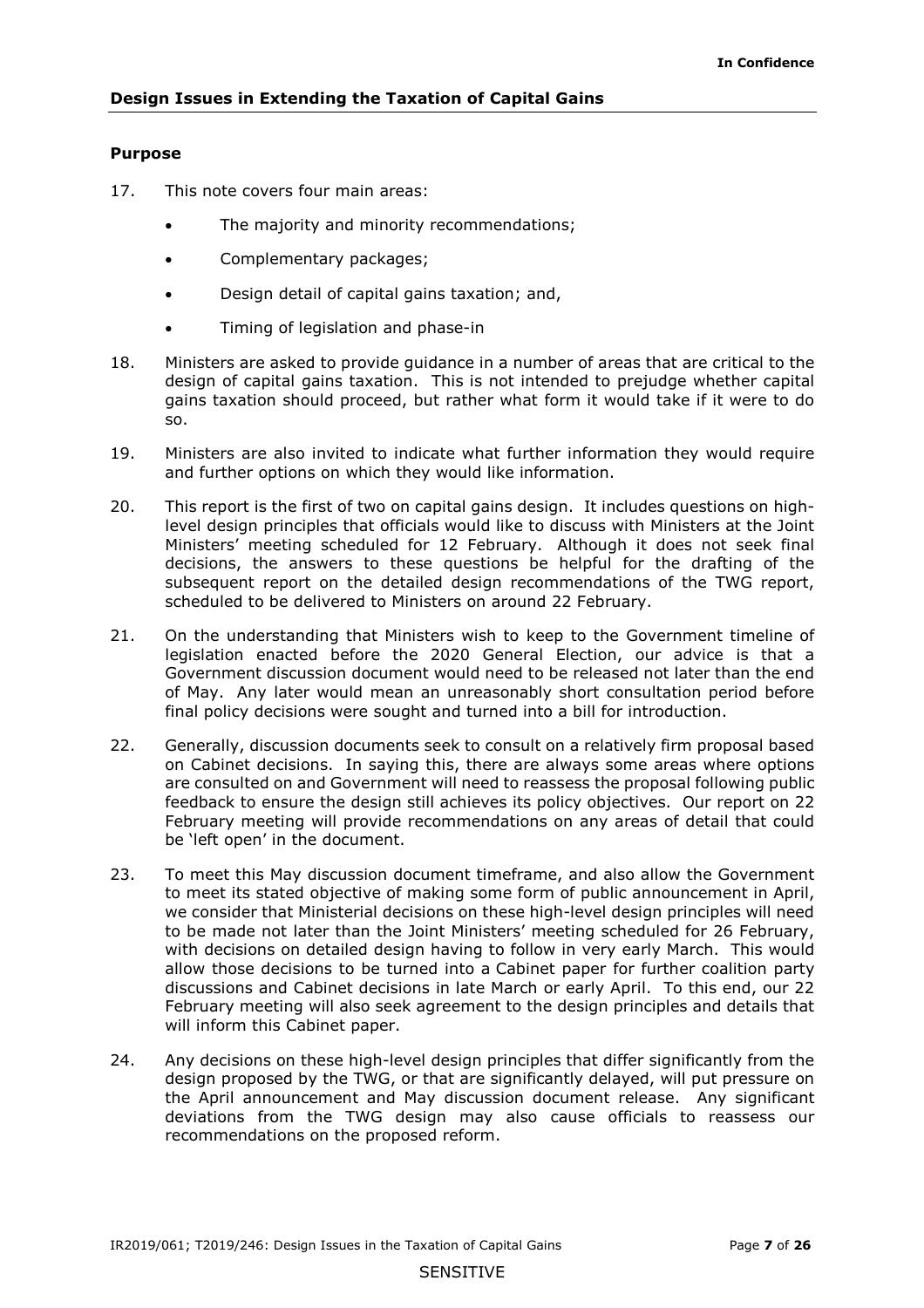## **Part A: Majority and Minority Recommendations**

- 25. The Report provides both a majority recommendation supporting a general capital gains tax and a minority recommendation suggesting a tax on residential real estate only, with a potential extension to other assets in the longer run. The aim of this Part is to:
	- Outline the majority and minority proposals
	- Outline key pros and cons of the majority and minority proposals
	- Discuss whether the minority proposal is better than the status quo

# **The majority and minority recommendations**

- 26. The majority of the TWG (8 members) support a general broad tax on capital gains at full marginal rates on a very broad range of assets. This would include gains from all types of land and improvements (except for the family home), as well as gains from shares, intangible assets, and business assets but not personal use assets (such as cars, boats or other household durables). The aim is to make the tax broad; but most personal use assets are left out because they typically depreciate and as a simplification measure.
- 27. The minority argues for an 'incremental' approach. They argue that residential property (but not the family home) should be made taxable; but that the broader extension should not proceed. The minority is itself split between a recommendation that residential rental property plus second homes be taxable; and an alternative that only residential rental properties be subject to capital gains taxation.
- approach to the set of assets where gains are taxed is not made clear. But it class because much less than a 3.5% return on net equity is being taxed. Many banks offer term deposit rates of around 3.5% and are relatively riskless. Given that rental property is a risky investment, equity investment in rental properties would normally be expected to be generating a higher rate of return. 28. Exactly what would be required for an asset to be added under the "incremental" appears that the argument is that gains should be taxed when there are predictable expected gains on assets. Residential investment property is judged to be in that

## **Pros and cons of majority and minority recommendations**

- 29. A number of reports have identified the key benefits of broad capital gains taxation as being:
	- • Improving the fairness and progressivity of the tax system. The tax increases horizontal equity by taxing different sources of income more equally; and increases progressivity because gains are earned predominantly by the rich;
	- Increasing integrity and sustainability. It is difficult to protect integrity if there is a major gap between the company tax rate and the top personal rate without a capital gains tax and this gap is likely to increase over time;
	- Increasing the neutrality of investment decisions; and,
	- A source of revenue to finance complementary measures that promote Government priorities.
- 30. Key costs identified were: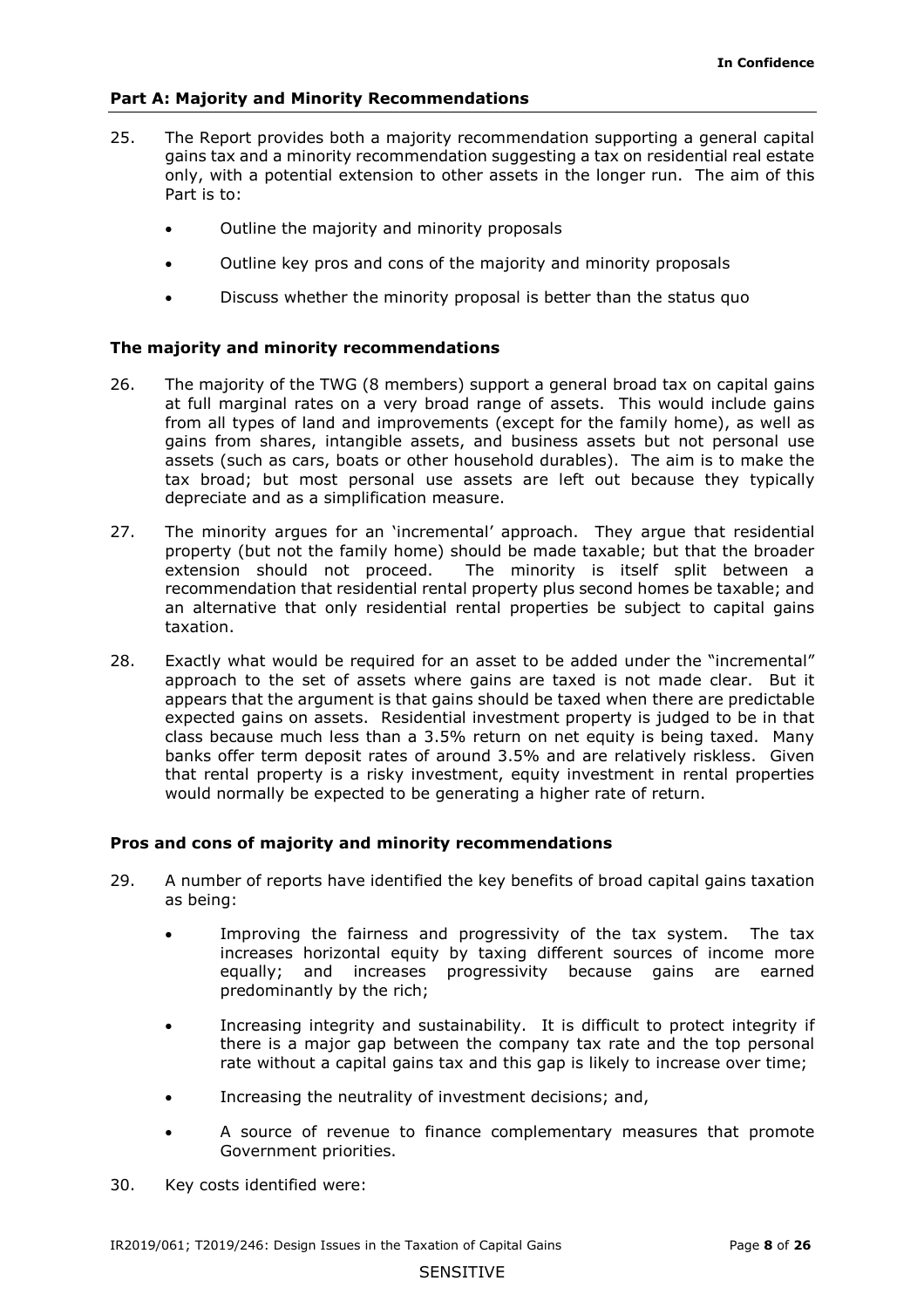- Higher taxes on savings and investment;
- Distortionary costs associated with taxing on a realisation basis especially lock-in and, depending upon options chosen, ringfencing of losses
- Complexity and administration and compliance costs.
- which is the majority position. If, on the other hand, one thinks that the costs keeping the tax as narrow as possible. 31. If one believes that the advantages of a general capital gains tax outweigh the costs, this provides an obvious argument for taxing gains as broadly as possible generally outweigh the benefits, this provides a reason for minimising harm by
- comprehensive taxation of capital gains out-weigh the costs. On the other hand, the minority judgement is the reverse; that the costs outweigh the benefits and so 32. The majority of the Group have made the judgement that the benefits of a broad extension of capital gains taxation is not warranted.
- of consistent gains taking place. It is important to understand the argument that can be advanced in favour of this position. There would be major distortions if there were no tax on assets where there are expected gains such as forestry. Taxing capital income on other assets but not gains on forestry would lead to appreciate nor depreciate, this view would argue that taxing realised gains is very asymmetrically which creates its own set of distortions. 33. The minority position is consistent with taxing gains only where there is evidence overinvestment in forestry. But gains on forests are already taxed. The argument goes that we are already taxing gains in most areas where consistent gains can reasonably be anticipated. However, for assets which are neither expected to unattractive. It creates lock in and in many countries gains and losses are taxed
- 34. The minority position follows this logic. It recommends taxing gains on residential considerably less than a 3.5% return on net equity is currently being taxed). But rental property (and possibly second homes) because there is evidence of consistent appreciation and of income from this asset being undertaxed. (As noted above, the minority position is that there should be a high burden of proof before adding assets to a schedule of assets where gains are taxed. Hence the suggestion is to stop there.
- 2017 shows evidence of consistent appreciation for many forms of land. 35. However, there is no evidence provided of whether anticipated capital gains are merely a residential property issue. Evidence from Corelogic for the period 1993 to

| Residential | 8.4% |
|-------------|------|
| Commercial  | 6.2% |
| Industrial  | 7.1% |
| Dairying    | 7.1% |
| Pastoral    | 8.2% |

#### **Average annual increase in median land value per hectare 1993-2017**

earn.<br>IR2019/061; T2019/246: Design Issues in the Taxation of Capital Gains Page **9** of 26 valuable businesses which are later sold for a capital gain. If a major contributing businesses, this will be another important area where expected capital gains are not taxed. There are well known instances where the entrepreneurs who sell these earn. 36. There are also, of course, high profile instances where people have built up very factor is the talent and skills of the entrepreneurs who build up and sell the businesses note the unfairness of them not being taxed on the gains when much lower income people are taxed much more comprehensively on the income they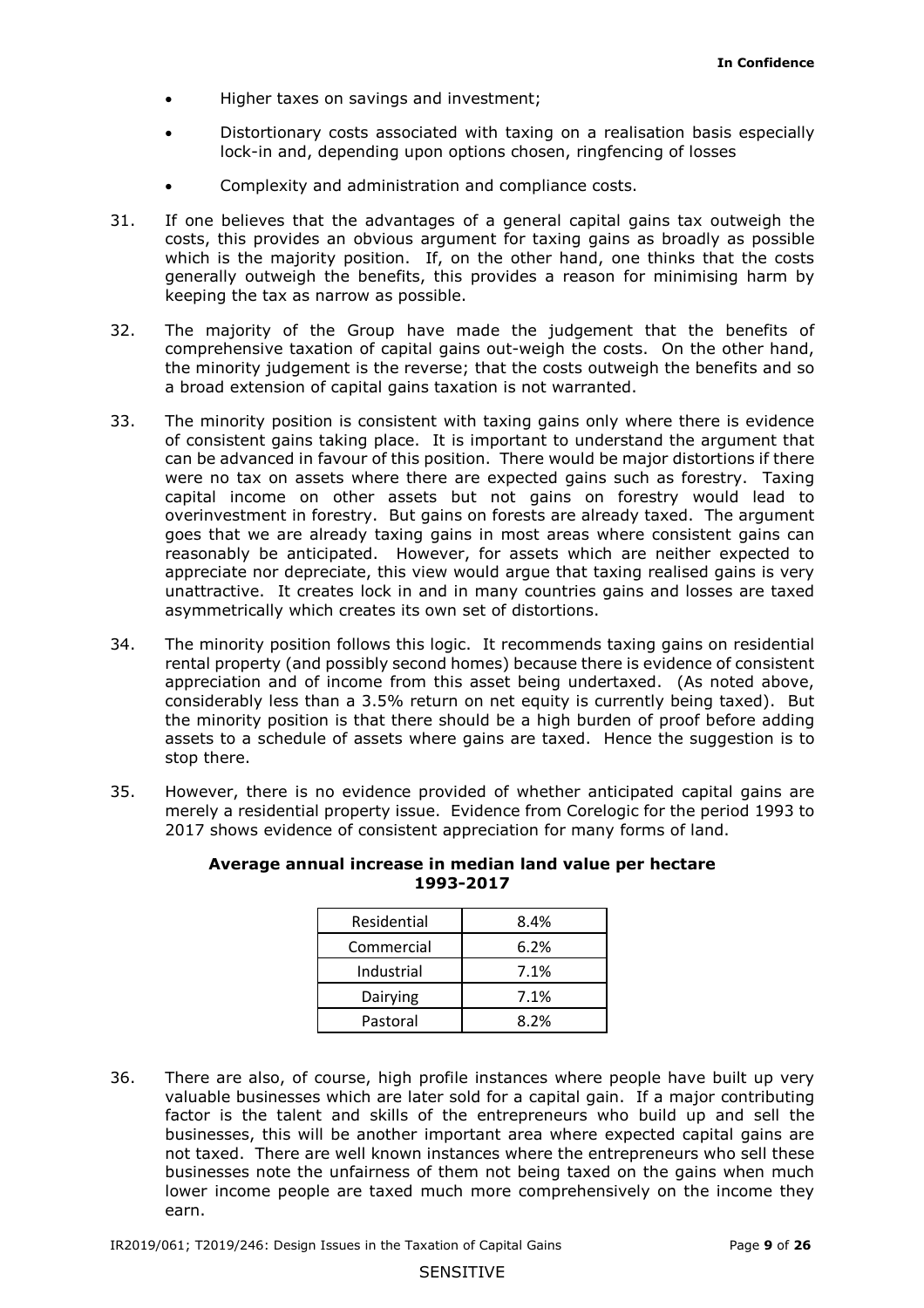- the increased revenue, fairness perceptions, and possible integrity benefits of the broader approach. 37. The Minority conclude that in their view a comprehensive approach would impose efficiency, compliance and administrative costs that would not be outweighed by
- to fairness and integrity and more to issues of impact on investment and complexity. of capital gains taxation on each of the criteria. 38. Reasonable people can come to different conclusions depending upon the relative weight they give to the Government's different objective. As noted elsewhere there are trade-offs among the objectives. Clearly, the minority position gives less weight But the differences underlying the minority thinking and officials' is deeper than that. There are significant differences in the qualitative understanding of the impact
- 39. These differences can be summarised as follows:
	- suggesting that they think that it is perceptions of fairness rather than • **Fairness and Progressivity**– the minority refers to "fairness perceptions" fairness itself which is the key issue. An important question for the Government is the importance it places on those with similar incomes paying similar amounts of tax and on taxing income in a progressive fashion so that those with greater ability to pay end up paying a greater proportion of their incomes in tax. A broad capital gains tax assists with both objectives.
	- • **Integrity** the minority refers to "possible integrity benefits". There is no discussion of what these benefits might be. A key goal of New Zealand's tax system is to tax income at progressive rates in ways which cannot easily be sidestepped. The non-taxation of capital gains undermines the integrity of the tax system. It makes it easier for labour income to be converted into untaxed capital gains, for companies to be used to shelter the income of high-income earners from higher rates of personal tax and for multinational firms to sell their IP offshore to facilitate lower payments of tax in New Zealand. Taxing capital gains directly helps address these issues.
	- markets. While gains on domestic shares would be taxed, New Zealand's entrepreneurship. Increased taxation of capital income can reduce investment. Government, they have the option of using a portion of the revenues raised • **Efficiency and Productivity** – the minority fears that capital gains taxation will damage entrepreneurship, experimentation and innovation and capital full imputation regime continues to provide a substantial incentive for people to invest in domestic equities. Capital gains on shares are taxed in the vast bulk of OECD countries and many have thriving share markets and If potential productivity impacts are a concern to the by capital gains taxation to productivity enhancing measures that would improve the efficiency of the tax system.
	- complexity, but inevitably there will be an increase. The minority report cites anecdotal evidence of increases in compliance costs of 30%. In contrast, compliance costs more in the order of 2% of total compliance costs. A package of compliance reducing initiatives in the general tax system targeted **Complexity** – the minority is concerned that capital gains taxation will increase complexity. Provisions will be introduced where possible to minimise studies of compliance costs of capital gains in Australia, measured at small businesses has been proposed in the report Small business tax measures, IR2019/049, T2019/239.
- The majority and minority recommendations differ in their impact on progressivity. *Economic Survey*. By making adjustments to that data to find the distribution of 40. The majority and minority recommendations differ in their impact on progressivity. There is limited data in New Zealand on the distribution of wealth and what assets the wealth is comprised of. The best information we have is from the *Household*  ownership of investments, shares and other equity (excluding residential investment property) (which would face no extension of taxation of capital gains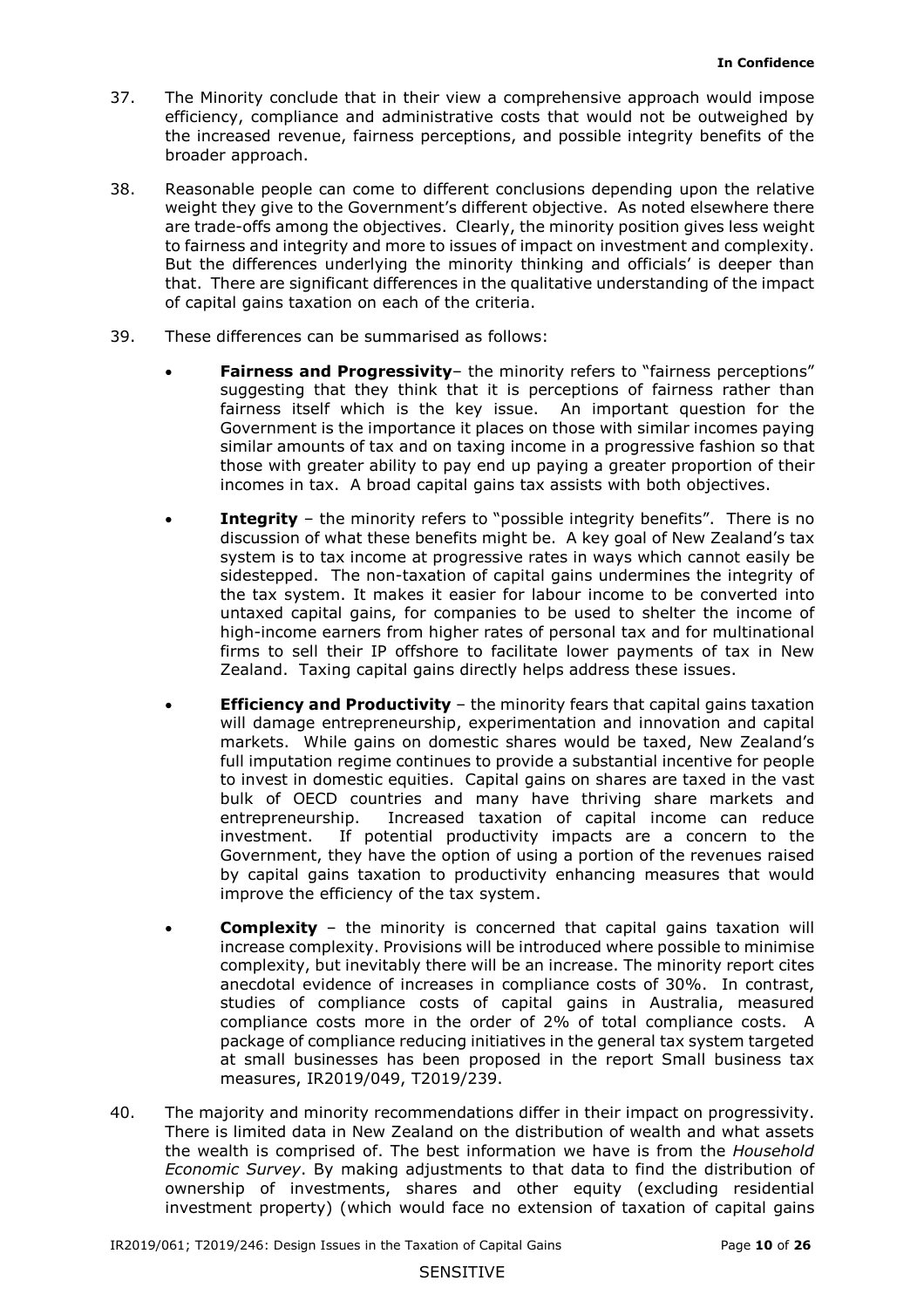

under the minority view) and residential rental property (which would), we can make judgments about the relative progressivity of each option<sup>2</sup>.

- investment property (75%) are held by the wealthiest quintile of households. 41. As one might expect and as can be seen in Figure 1, most investments, shares and other equity (excluding residential investment property) (86%) and residential
- to a lesser extent than would comprehensive capital gains taxation. 42. However, investments, shares and other equity (excluding residential investment property) make up 41.1% of the wealthiest quintile's assets, while residential investment property only makes up 15.6% of this quintile's assets. Some investments, shares and other equity (excluding residential investment property) will be bonds and debt securities that are already comprehensively taxed, but much of the wealth will be shares in businesses and other investment funds. As a result, not only are most of the investments, shares and other equity (excluding residential investment property) that would be exempt held by the wealthiest quintile, but this quintile's portfolio is much more skewed toward these assets than investment property. Accordingly, the minority recommendation would increase progressivity
- comprehensive capital gains taxation are summarised in the following table. 43. Key advantages and disadvantages of the minority recommendation relative to

 $\overline{a}$  unincorporated businesses will also include non-residential property held in private businesses. As a sensitivity Financial assets include pension funds, bonds and other debt securities, equity in own unincorporated enterprises, shares and other equity, mutual funds and other investment funds, life insurance funds and annuities, and other <sup>2</sup> Residential rental property includes residential rental property equity in trusts, investment property equity in unlisted and unincorporated businesses. Due to data limitations the investment property equity in unlisted and analysis we have looked at the results when this item is excluded, and it does not materially change the results. household financial assets

 Estimates are approximations based on survey sample data and therefore subject to uncertainty. Total estimated assets in the Household Economic Survey do not exactly match estimates from aggregate data, likely owing from survey under-coverage of high-wealth households and/or under-reporting of assets in survey responses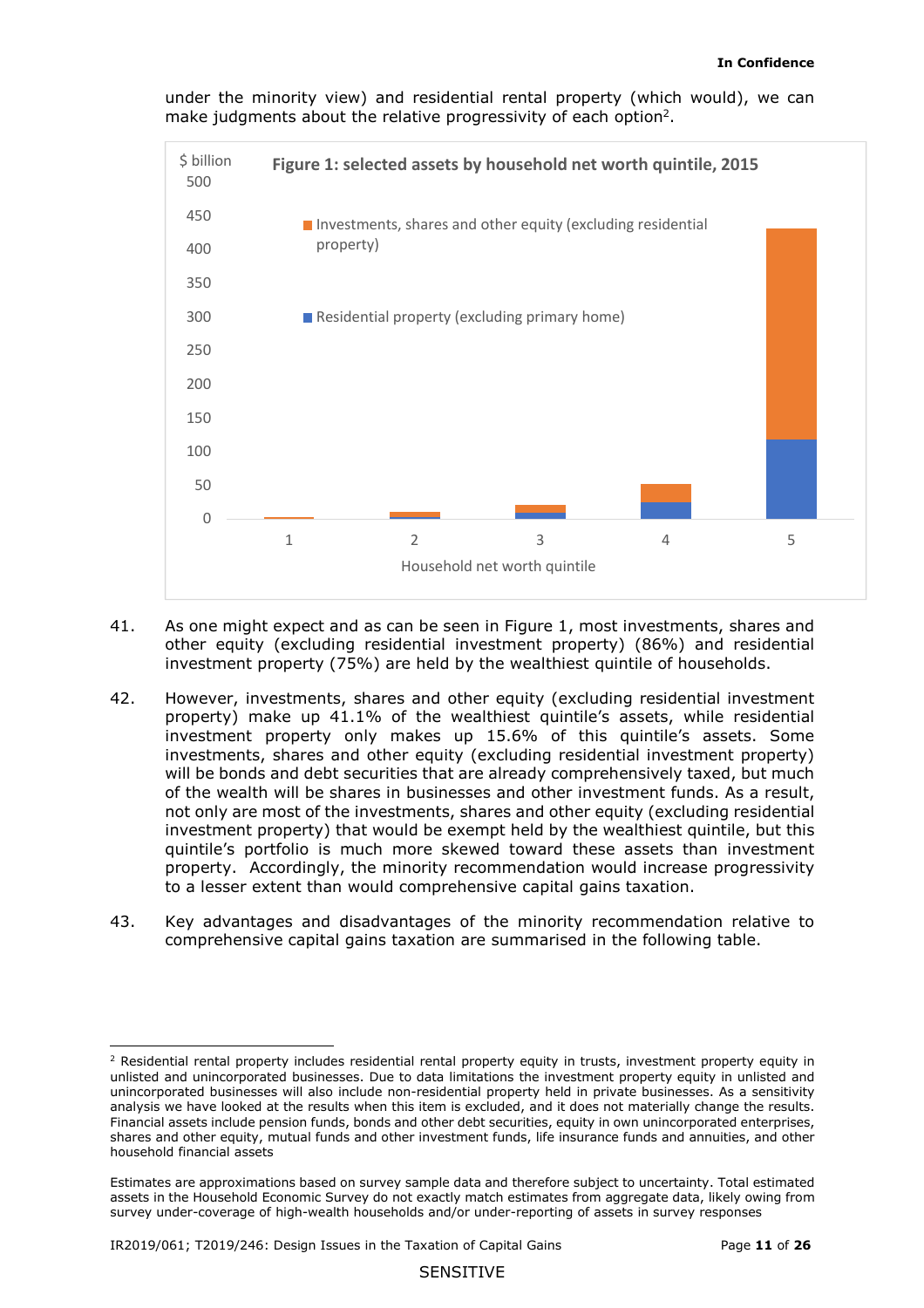# **Comparison of the Majority and Minority Recommendations**

| <b>Objective</b>                             | <b>Broad base</b>                                                                                                                                                                                                                                                                                                                                                                                             | Residential rental or residential<br>rental plus second homes only                                                                                                                                                                                                                                                                  |  |  |
|----------------------------------------------|---------------------------------------------------------------------------------------------------------------------------------------------------------------------------------------------------------------------------------------------------------------------------------------------------------------------------------------------------------------------------------------------------------------|-------------------------------------------------------------------------------------------------------------------------------------------------------------------------------------------------------------------------------------------------------------------------------------------------------------------------------------|--|--|
| <b>Revenue over</b><br>5 years               | \$8.3 billion                                                                                                                                                                                                                                                                                                                                                                                                 | $$2.8$ billion <sup>3</sup>                                                                                                                                                                                                                                                                                                         |  |  |
| <b>Impact on</b><br>packages                 | Provides significant funds for<br>$\bullet$<br>balancing initiatives in package;<br>Could fund productivity measures<br>$\bullet$<br>and/or fairness measures<br>\$4.0 to \$5.3 billion for fairness<br>$\bullet$<br>measures after Business package.                                                                                                                                                         | Less need for business package<br>$\bullet$<br>(although business package<br>desirable on own account)<br>Funds could be directed at<br>$\bullet$<br>fairness measures                                                                                                                                                              |  |  |
| Progressivity                                | Substantial increase in<br>$\bullet$<br>progressivity<br>Financial assets concentrated in<br>$\bullet$<br>upper income percentiles<br>Taxing financial and business<br>$\bullet$<br>assets targets increased taxation<br>to upper income earners                                                                                                                                                              | Smaller progressivity benefit<br>$\bullet$<br>Capital gains on financial and<br>$\bullet$<br>business assets which are<br>concentrated in the upper wealth<br>quintile are still untaxed<br>Modest improvement<br>$\bullet$                                                                                                         |  |  |
| <b>Horizontal</b><br>equity                  | Greater improvement<br>$\bullet$<br>More closely aligns capital income<br>taxation to taxation of other<br>income                                                                                                                                                                                                                                                                                             | Evens out taxation of residential<br>$\bullet$<br>real estate with fully-taxed assets<br>At the same time means harsher<br>$\bullet$<br>treatment for residential real<br>estate than most other<br>appreciating assets.<br>Under-taxation of capital gains on<br>$\bullet$<br>business and share assets remain                     |  |  |
| <b>Efficiency and</b><br><b>Productivity</b> | Capital gains taxation raises tax<br>$\bullet$<br>on capital income reducing<br>incentive to invest and<br>productivity<br>By itself, likely to reduce<br>$\bullet$<br>efficiency and productivity<br>although net effect with business<br>package could be productivity<br>enhancing<br>Evens out taxation across<br>$\bullet$<br>activities with different percentage<br>of capital gains<br>Lock-in effect | Like land tax, relatively efficient<br>$\bullet$<br>(non-distorting) source of<br>revenue<br>Evens out taxation of rental<br>$\bullet$<br>residential real estate with fully-<br>taxed assets<br>Under-taxation of capital gains on<br>$\bullet$<br>business and share assets remain<br>Lock-in effect on taxed assets<br>$\bullet$ |  |  |

 indicative and may change following receiving further information or quality assurance. The costing is in tax years <sup>3</sup> Of which about \$0.4 billion comes from taxing second homes. This revenue estimate is preliminary and and will be different once converted into fiscal years.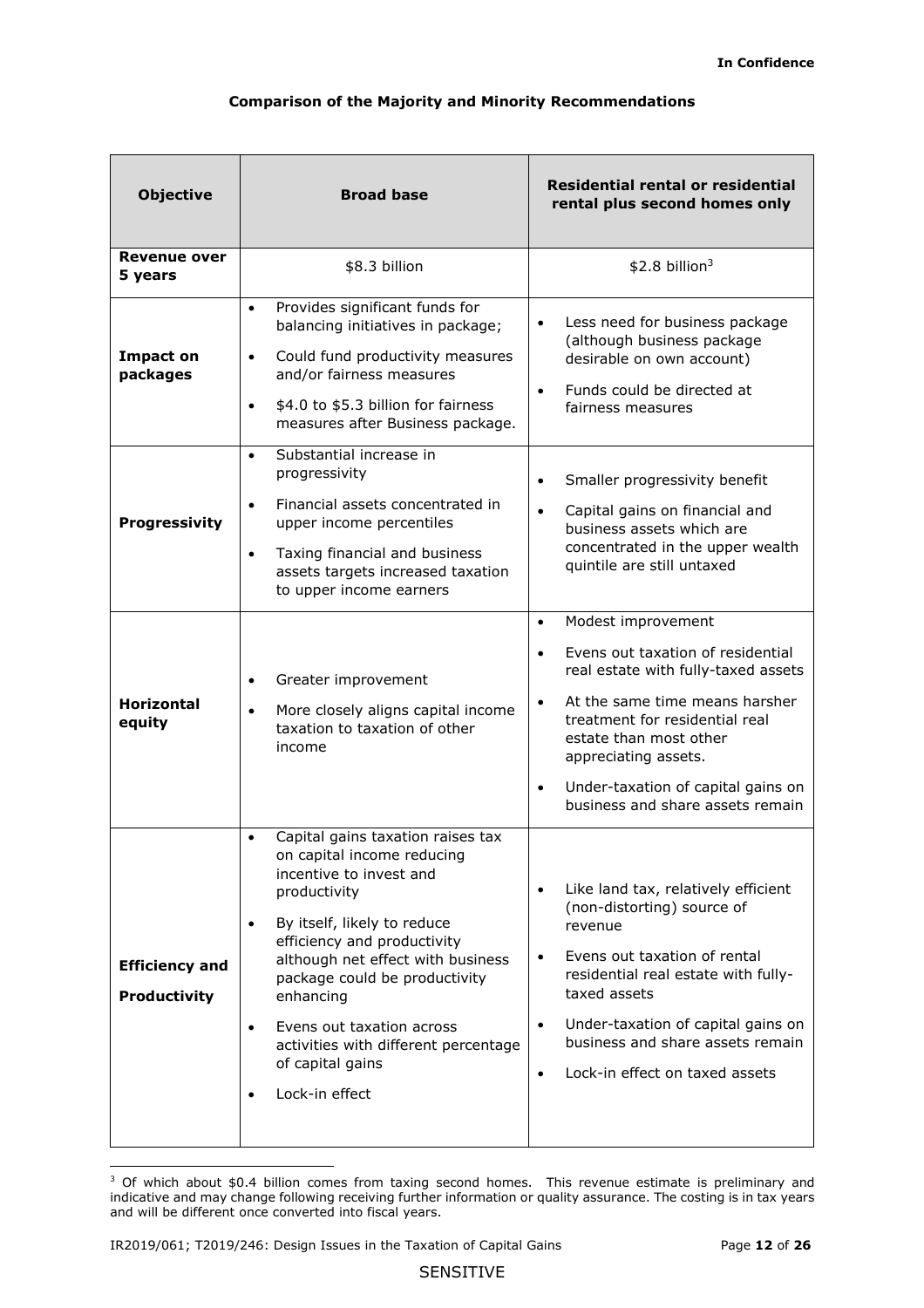#### **In Confidence**

| <b>Sustainability</b>           | Broadening tax base and<br>removing untaxed income<br>improves sustainability of tax<br>base.<br>More robust if divergence between<br>$\bullet$<br>company and personal tax rates                                                                                                                 | Broadens revenue base<br>Does not respond to divergence<br>in tax rates                                                                                                                                                                                                                         |
|---------------------------------|---------------------------------------------------------------------------------------------------------------------------------------------------------------------------------------------------------------------------------------------------------------------------------------------------|-------------------------------------------------------------------------------------------------------------------------------------------------------------------------------------------------------------------------------------------------------------------------------------------------|
| <b>Integrity</b>                | Reduces scope for companies to<br>$\bullet$<br>be used to shelter income from<br>higher rates of personal tax<br>Stops conversion of income into<br>$\bullet$<br>capital gains<br>Reinforces fairness and<br>$\bullet$<br>sustainability gains                                                    | No effect on integrity outside of<br>labour component of rental<br>residential housing appreciation<br>Need for rules for land-rich<br>companies                                                                                                                                                |
| <b>Complexity</b>               | Increases compliance costs for all<br>$\bullet$<br>taxpayers earning capital gains<br>Valuations of existing assets when<br>$\bullet$<br>tax comes into effect complex<br>especially for business assets and<br>private shares<br>Complex adjustment for shares of<br>members of corporate groups | Much smaller increase in<br>$\bullet$<br>compliance costs<br>Increases compliance costs for<br>$\bullet$<br>landlords or landlords plus those<br>with second homes.<br>Valuations of existing assets less<br>$\bullet$<br>complex than other business<br>assets and private shares              |
| <b>Coherence</b>                | More coherent due to more<br>$\bullet$<br>comprehensive definition of<br>income                                                                                                                                                                                                                   | Leaves fundamental incoherence<br>of exempting a portion of income                                                                                                                                                                                                                              |
| <b>Housing</b><br>affordability | Some small increase in rents and<br>some fall in price of houses may<br>occur                                                                                                                                                                                                                     | If it applies only to rental<br>$\bullet$<br>property likely negative. Taxing<br>gains on residential rental, but<br>not second homes, will tend to<br>reduce housing supply.<br>If also applies to second homes,<br>some small increase in rents and<br>some fall in price houses may<br>occur |

# **Is the minority position better than the status quo?**

- most of the Government's objectives, provided that second homes are included in the tax base. If second homes are not included there is the risk that taxpayers 44. Extending taxation to capital gains to residential property makes progress towards anticipating capital gains would remove houses from the rental market, leaving them vacant and reducing housing supply.
- 45. Gains on residential rental property and second homes are an important source of rental property and second homes. Gains on this would become subject to tax. It beyond 5 years). untaxed income. Around one third of capital gains are expected to be on residential would remove the bright-line test for residential investment property. (This is a relatively unattractive tax because it can be sidestepped by holding such property
- efficiency costs. There tend to be relatively low deadweight losses associated with 46. While some new distortions would arise, e.g., between residential property and other property, it seems doubtful that associated distortions would have very large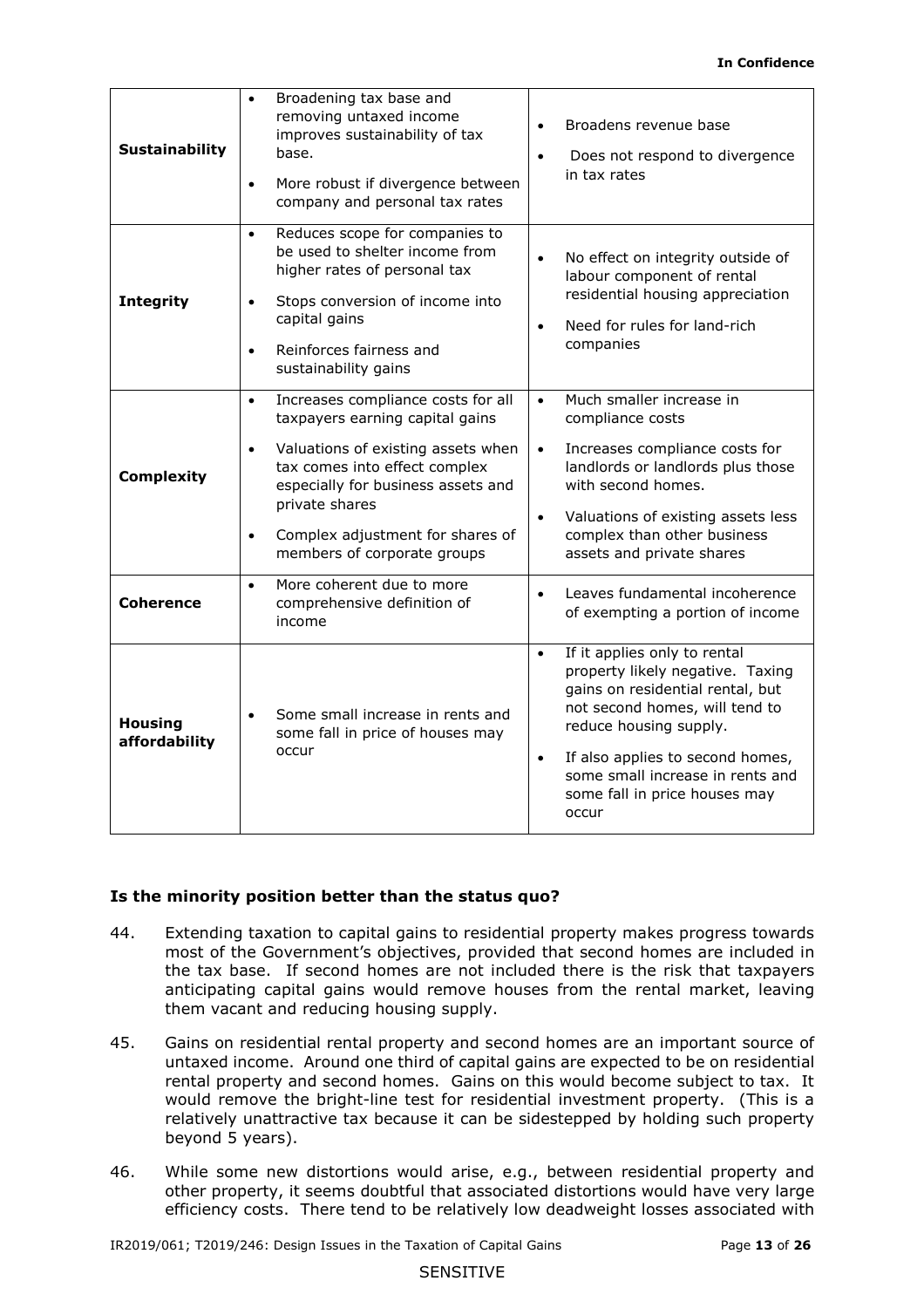many other taxes yielding comparable revenues. taxes on land. It seems likely that this tax would have a lower efficiency cost than

# **Part B: Creating a balanced package**

- increasing taxation of capital income would likely impair productivity, on its own. 47. Concerns have been raised that taxing capital gains could reduce productivity and inhibit certain business development, particularly for small businesses. As noted, However, the assessment of the impact of broad capital gains taxation on the objectives of the Government depends critically on how the funds raised by the extension are used as part of the complementary package of changes and on the detailed design of the tax.
- go in different directions. On one hand it improves efficiency and productivity by taxation of income from capital that, this will reduce the total amount of investment. judgement does not take into account the use of the funds raised. If sufficient can achieve significant fairness gains without impairing overall productivity.<br>Finally, compliance costs will increase. Finally, compliance costs will increase. 48. There are inevitable trade-offs between the objectives. For example, taxing capital gains increases progressivity, improves horizontal equity, and contributes to the integrity of the tax system. But it has effects on efficiency and productivity which evening out rates of tax across sectors, improving the allocation of investment. On the other hand, lock-in will reduce capital mobility and there is an increase in On balance we expect that there would a net loss in productivity. However, this portion of the funds are used in ways that enhance productivity, the Government
- 49. Complementary measures that address productivity and compliance concerns could include:
	- The package of business measures previously provided that were identified by the Group;
	- A package of small business compliance measures outlined in the report Small business tax measures, IR2019/049, T2019/239; or,
	- Other general measures to support productivity such as a reduction of the company tax rate.
- 50. In addition, there are detailed design choices that can mitigate negative effects on business activity and compliance costs. These include generally allowing capital losses to be deducted against ordinary income; allowing roll-overs in appropriate circumstances; and developing simplified methods of compliance where possible.
- and integrity objectives. Introducing a capital gains tax with substantial holes in Government's goals for fairness, integrity and efficiency, and while raising less 51. On the other hand, there are other possible provisions, such as exemptions, that could undermine the effectiveness of capital gain taxation in achieving its fairness the base could incur significant extra compliance costs while failing to meet the revenue for complementary measures.
- gains taxation. 52. In the opinion of officials, there are considerable advantages of using a combination of careful design of broad capital gains taxation plus introducing complementary measures in the general tax system, rather than compromising the design of capital

## **Part C: The main building blocks**

53. This Part outlines the major design choices facing the Government in implementing broad capital gains taxation. In assessing the impact of capital gains taxation, the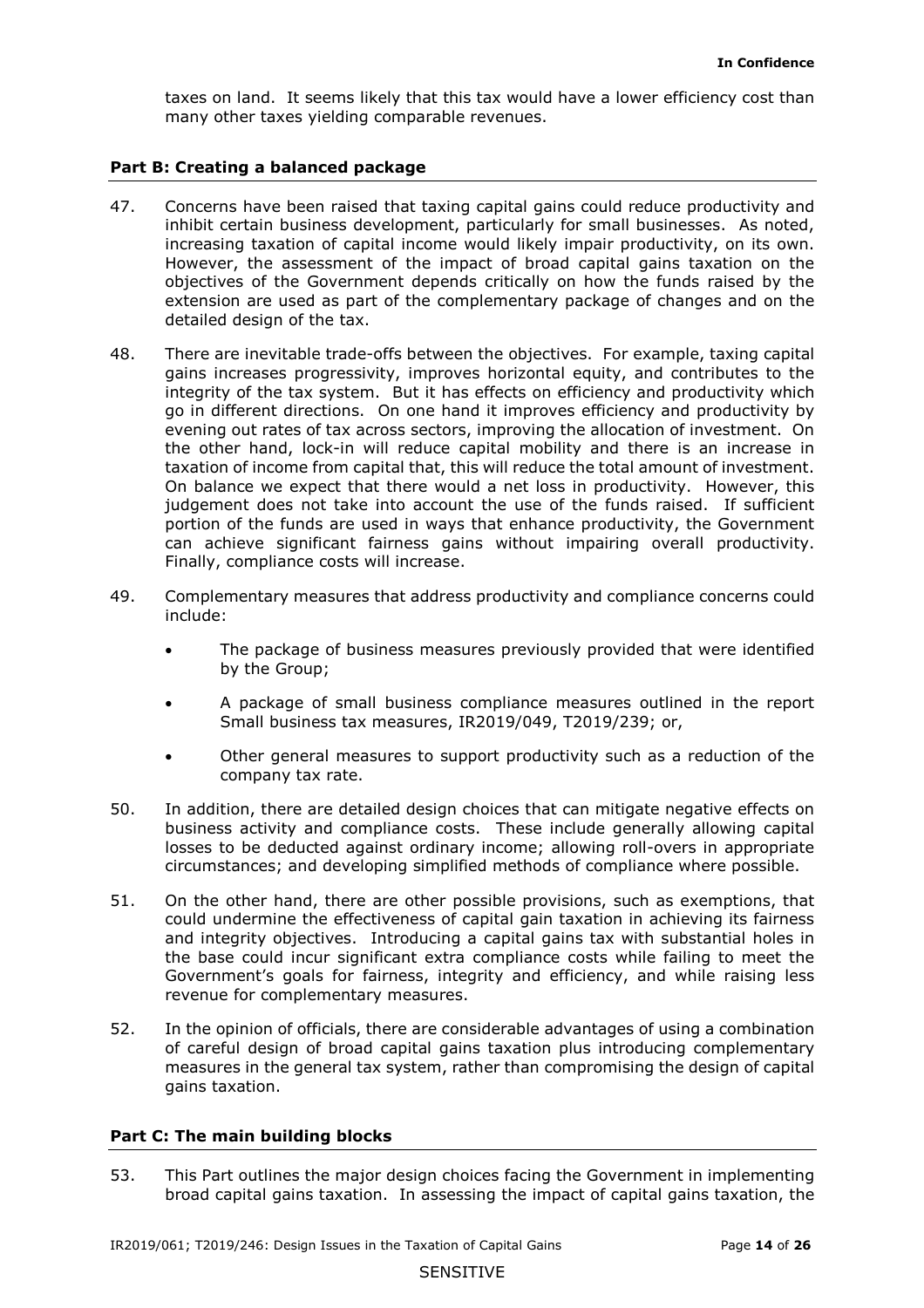provisions, as part of a consultative process, that can be complied with and do not goals of fairness, efficiency and integrity of the tax system. devil is in the details. How taxing capital gains would affect taxpayers depends critically on detailed design decisions of policy-makers. The challenge is to design unduly interfere with business decisions; without compromising the Government's

- objectives. At the same time, design decisions can mitigate the compliance costs and potential negative effects of raising taxes on capital. 54. Careful design can help the Government make the necessary trade-offs among its
- 55. The following provides background on the main structural issues for background purposes and asks Ministers for direction in a number of critical areas.
- Capital gains taxation has been successfully implemented in most OECD countries. consultation will be to respond to the legitimate concerns of taxpayers in crafting 56. Capital gains taxation has been successfully implemented in most OECD countries.<br>New Zealand can learn from other countries' experiences. A critical goal of rules that simplify the application of the tax and ensure that unintended anomalies do not occur.
- taxation would be unduly harsh, complex or unfair compared with capital gains taxation in other countries. The recommendations of the Group fall within the range of provisions adopted in other countries. The general characteristics of capital gains taxation are common across countries; and the Group recommendations are, for the most part, standard practice. At the level of detail, countries are more or less more stringent rules. In other areas the rules are less stringent than in many countries. This reflects the common sense, practical approach adopted by the 57. Some commentators suggest that the Group recommendations for capital gains stringent in different areas. This is also true of the Group's recommendations. The rules are more stringent than most in some areas but there are other countries with Group and supported by officials.

## *Taxation at full marginal tax rates*

## *Group recommendation*

58. The Group has recommended that capital gains be combined with other income and be taxed at full marginal tax rates.

## *Comments*

- have significant disadvantages. It would: 59. Relative to the majority recommendation, partial taxation of capital gains would
	- Provide less revenue to fund Government priorities as part of a complementary package of initiatives;
	- facing lower tax rates than other taxpayers; • Be less progressive, leaving higher income taxpayers earning capital gains
	- Be less horizontally equitable as taxpayers with similar incomes, but with and without capital gains, would pay different amounts of tax;
	- Be more complex as it would retain the differential in taxation between income and capital gains:
	- Be less effective in evening out investment incentives across assets; and,
	- Be less effective in improving the integrity of the tax system as there would still be incentives to convert ordinary income to capital gains.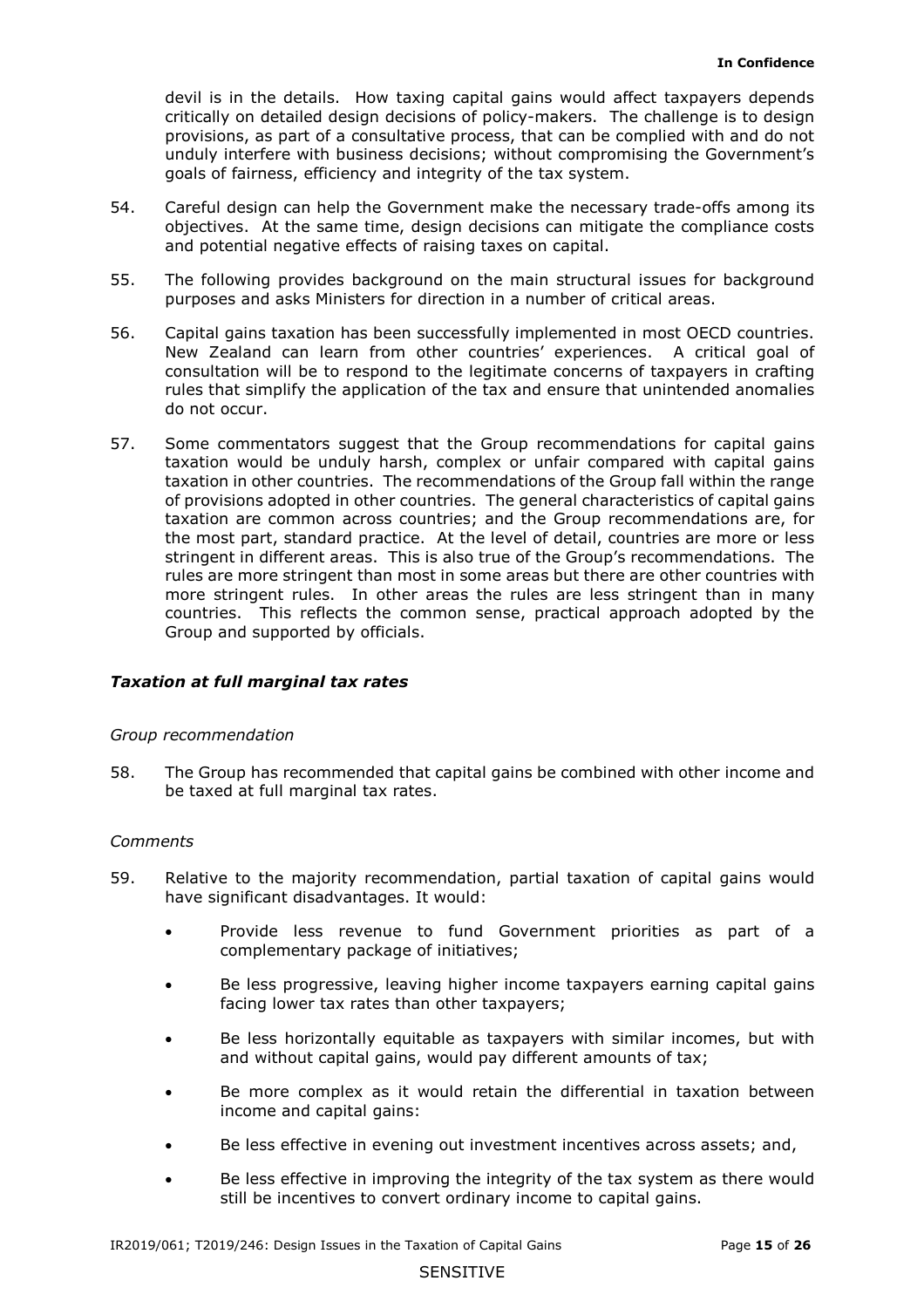- 60. The complexity issue is worth emphasis. One of the perennially difficult taxpayers is the distinction between income and capital gains. Taxing capital gains administrative borderlines that leads to contention between administrators and at full rates and allowing capital losses to offset other income reduces the circumstances where it is necessary to distinguish between income and capital gains. This is a major operational simplification for taxpayers and tax administrators.
- 61. There would be benefits from a lower tax rate, including:
	- • Less taxation of certain types of capital, reducing negative effects on productivity;
	- Lock-in would be reduced, promoting greater flexibility in allocating capital; (however allowing roll-overs can mitigate some lock-in issues, for example with corporate reorganisations); and,
	- Reduced distortions arising from asymmetric treatment of gains and losses; (however, allowing losses to be offset against ordinary income addresses this issue directly).
- seen in context. Other countries have higher top marginal tax rates, so that the net difference in tax rates on capital gains is smaller than would otherwise occur. of 25% to 30%<sup>4</sup>, and some countries such as Germany, Italy, Ireland and Denmark apply tax rates of 33% or more. To the extent that this is a disadvantage, New Zealand's proposed relatively generous loss offset rules would provide an important 62. Some other OECD countries tax capital gains at lower tax rates than other income or with a partial income inclusion. This raises the concern that New Zealand could be treating capital gains more harshly than some other jurisdictions. This must be For capital gains earned in companies and distributed to individuals, New Zealand would be at the low end of effective tax rates due to imputation which relieves double taxation of income earned through companies. For capital gains earned directly by individuals, New Zealand would be at the higher end of effective tax rates, but a significant number of countries would have effective rates in the range counter-weight.
- 63. The rate of tax to be applied to capital gains is a fundamental building-block of problem is the need to separate out costs and revenues in a separate computation of capital gains rather than integrating it in the general calculation of income. capital gains taxation. Partial inclusion of capital gains or taxing at a lower tax rate implies radically different legislation design, administration and compliance. The

 capital gains at full rates. At higher tax rates, concerns about lock-in and any 64. Officials believe with a top marginal tax rate of only 33% it is reasonable to tax asymmetry in taxation of gains and losses could make a lower tax rate desirable.

# *Realisation taxation*

## *Group recommendation*

65. The Group recommended that capital gains would be taxed generally when there is a change of ownership or sale of the asset or when the asset is deemed to be sold.

 4 Harding, M. and M. Marten (2018), "Statutory tax rates on dividends, interest and capital gains: The debt equity bias at the personal level", OECD Taxation Working Papers, No. 34, OECD Publishing, Paris.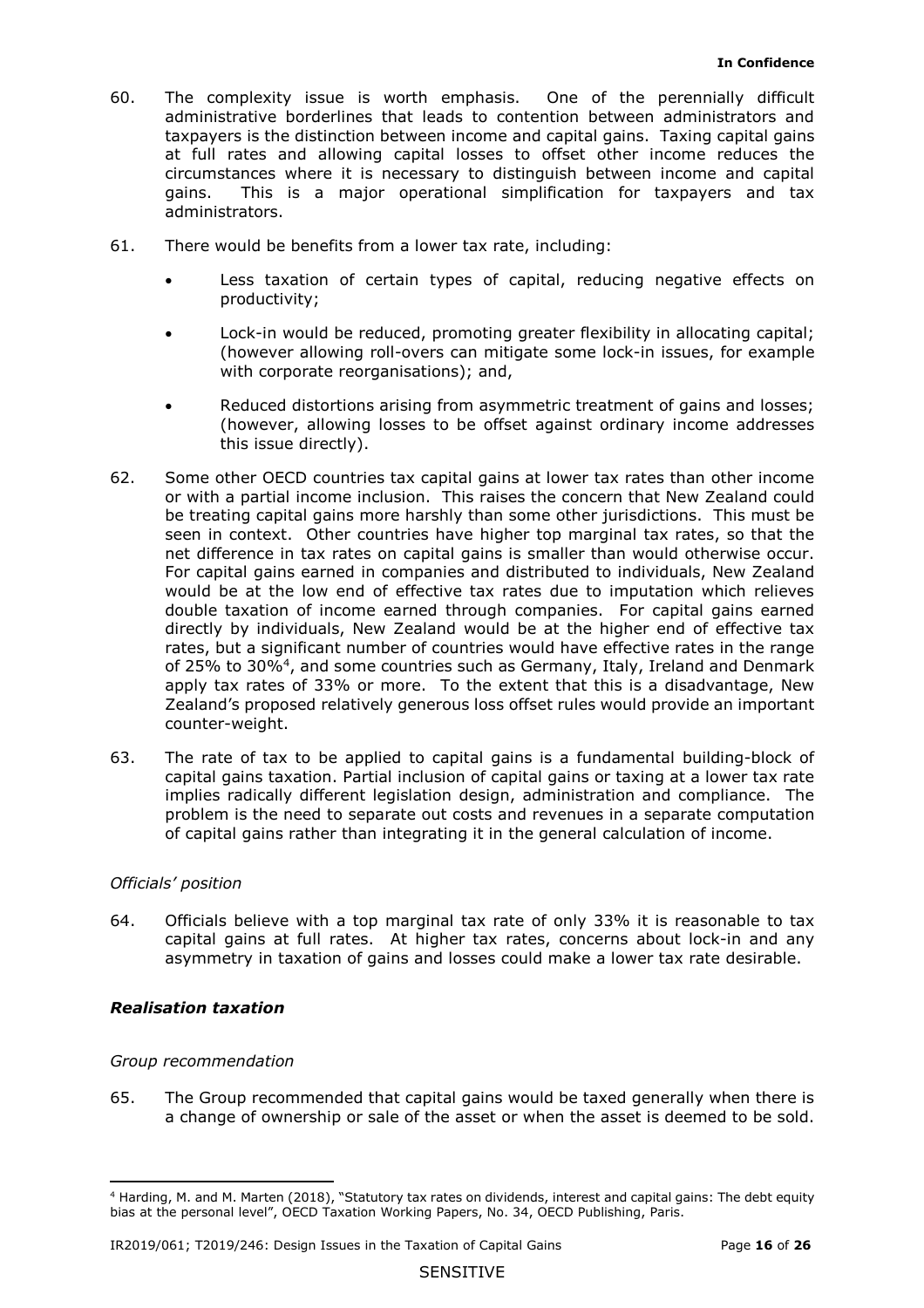Rollovers (discussed in next section) should be available in certain circumstances that would otherwise be a realisation event.

#### *Comments*

- 66. All countries that tax capital gains do so on a realisation basis. The theoretically valuation of assets, and the unavailability of cash to pay the tax on illiquid assets. pure option of taxing gains on accrual is rejected due to the complexity of annual
- valuation of assets, and the unavailability of cash to pay the tax on illiquid assets.<br>67. Realisation taxation raises issues. It defers taxation of capital gains relative to income on assets whose income is taxed annually meaning that the effective tax rate on capital gains remains below that for income on other assets. (The table shows the extra accumulated value of a capital asset of 100 earning a five percent return that is taxed at realisation, as compared to the accumulated value of an asset such as a bond that is taxed as the income is earned.)

| Accumulated Value of an Investment of \$100 |      |      |      |      |      |      |      |
|---------------------------------------------|------|------|------|------|------|------|------|
| (years 1 to 40)                             |      |      |      |      |      |      |      |
|                                             | 1    |      | 10   | 15   | 20   | 30   | 40   |
| <b>Accrual Taxation</b>                     | 103  | 118  | 139  | 164  | 193  | 269  | 374  |
| <b>Realisation taxation</b>                 | 103  | 119  | 142  | 172  | 211  | 323  | 505  |
| Realisation/accrual                         | 100% | 101% | 102% | 105% | 109% | 120% | 135% |

 to assets they would otherwise sell in the absence of taxation. 68. Taxpayers may have the option of when to sell assets allowing them to advance losses while deferring income. Rules may be needed to prevent artificial losses due to churning or self-dealing. Finally, realisation taxation (a tax benefit to investors) leads to the problem of lock-in, where tax payers can reduce taxation by holding on

## *Officials' position*

69. Officials agree that capital gains should be taxed as realised and that deemed realisations should be made when there is a change of use or a migration.

## *Adjustment for inflation*

## *Group recommendation*

70. The Group recommended that capital gains not be adjusted for inflation.

#### *Comment*

- for all types of capital income. In theory capital income should be adjusted for occasions, but, with a few exceptions of high inflation economies, have opted to continue to tax nominal income. Inflation adjusting only certain types of income 71. Taxation of nominal gains means that the inflationary component of income is taxed inflation. Countries have examined introducing inflation adjustments on numerous would be highly distortionary and subject to tax planning.
- of annual taxation of income that applies to income such as interest.<br>IR2019/061; T2019/246: Design Issues in the Taxation of Capital Gains Page **17** of **26** 72. Among categories of capital income, capital gains is least affected by inflation since the deferral of taxation due to realisation taxation avoids the compounding effect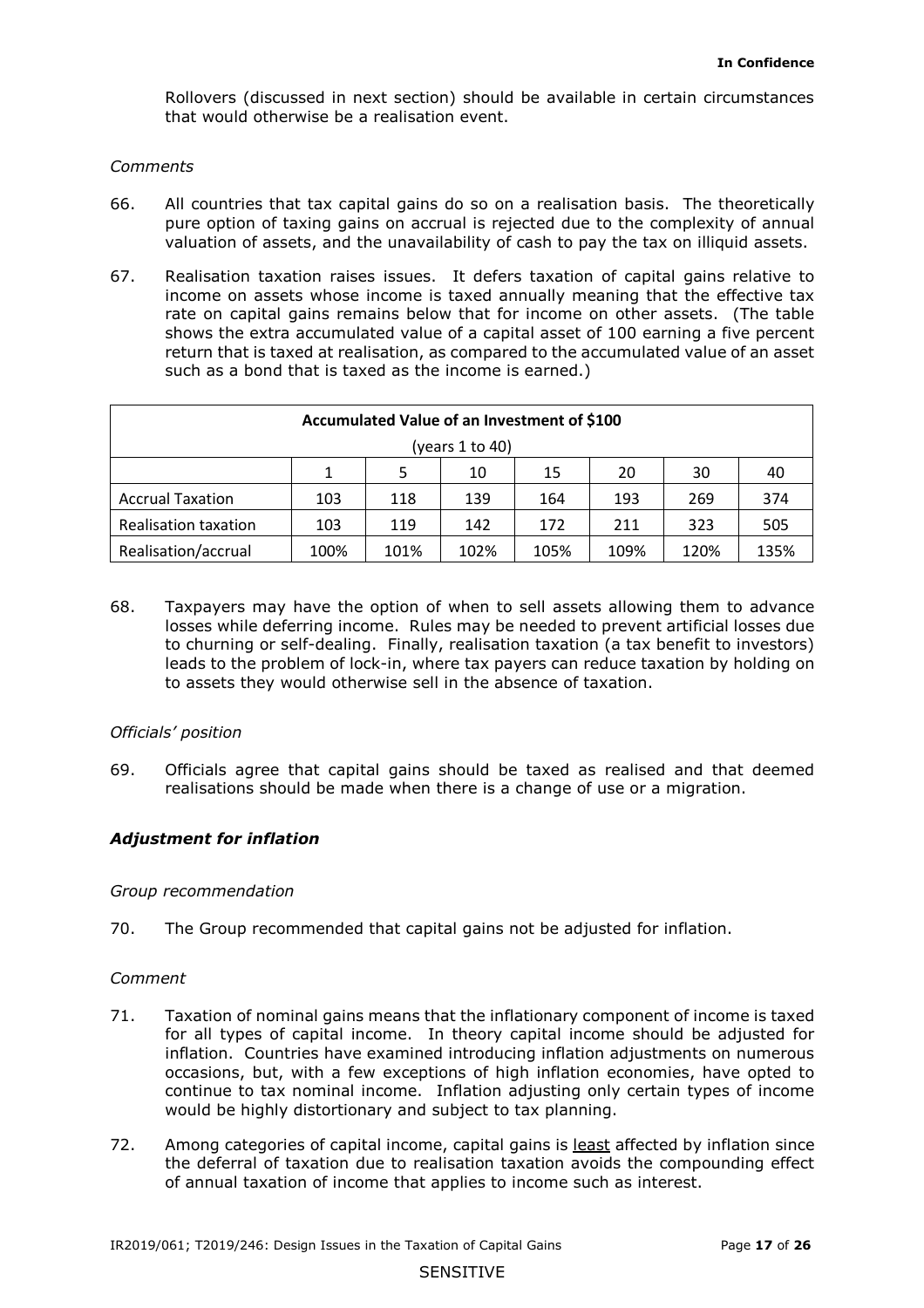inflation adjusted asset. The benefit of deferred realisation taxation exceeds the 73. The following table shows the effect of inflation on taxation of capital income on a bond, which is fully taxed as income accrues and an asset earning a capital gain which is only taxed at the end of the period. The table compares the after-tax value of the investment compared to the after-tax value of the investment had the tax base been inflation adjusted. Assuming a 5% nominal return and an inflation rate of 2%, the after-tax value of the fully taxed investment falls further behind the inflation adjusted asset over time. But the capital gains asset does not fall as far and after enough time the after-tax return actually exceeds the return on the benefit of inflation adjustment.

| Accumulated Value of \$100 Investment |                                      |     |     |     |     |     |      |
|---------------------------------------|--------------------------------------|-----|-----|-----|-----|-----|------|
| (years 1 to 40)                       |                                      |     |     |     |     |     |      |
|                                       | 5<br>1<br>10<br>15<br>20<br>30<br>40 |     |     |     |     |     |      |
| Indexed                               | 104                                  | 122 | 148 | 180 | 220 | 325 | 482  |
| Full accrual                          | 103                                  | 118 | 139 | 164 | 193 | 269 | 374  |
| <b>Full realisation</b>               | 103                                  | 119 | 142 | 172 | 211 | 323 | 505  |
| Full accrual/indexed                  | 99%                                  | 97% | 94% | 91% | 88% | 83% | 78%  |
| Full realisation/indexed              | 99%                                  | 97% | 96% | 96% | 96% | 99% | 105% |

# *Officials' position*

74. Officials agree that capital gains should not be adjusted for inflation

## *What is taxed*

## *Group recommendation*

 75. The majority of the Group has recommended a broad extension of capital gains taxation applying to most assets. The system would include gains from all types of business assets. The principal exclusions are assets acquired for personal purposes, other than secondary residences. Gains on other financial assets, such as bonds, equity investments are taxed under the FIF rules. land and improvements (other than the family home), shares, intangible assets and are already taxed under the Financial Arrangements rules; and most overseas

## *Comments*

- rise to capital gains. Assets were specifically listed to avoid problems of unintended 76. The intention of the recommendation is broad taxation of assets expected to give application of the tax
- give rise to substantial capital gains, in large part due to increases in the price of 77. Most personal assets would be outside the tax base. The only category of personal assets to be subject to tax on their capital gains would be real estate other than the family home. Taxed assets would include second homes. Real estate assets can land.
- expected to give rise to capital gains. Losses on the other hand would be assumed to result from depreciation resulting from the use of the assets, a form of 78. Personal-use assets, such as cars, tend to depreciate with use and so would not be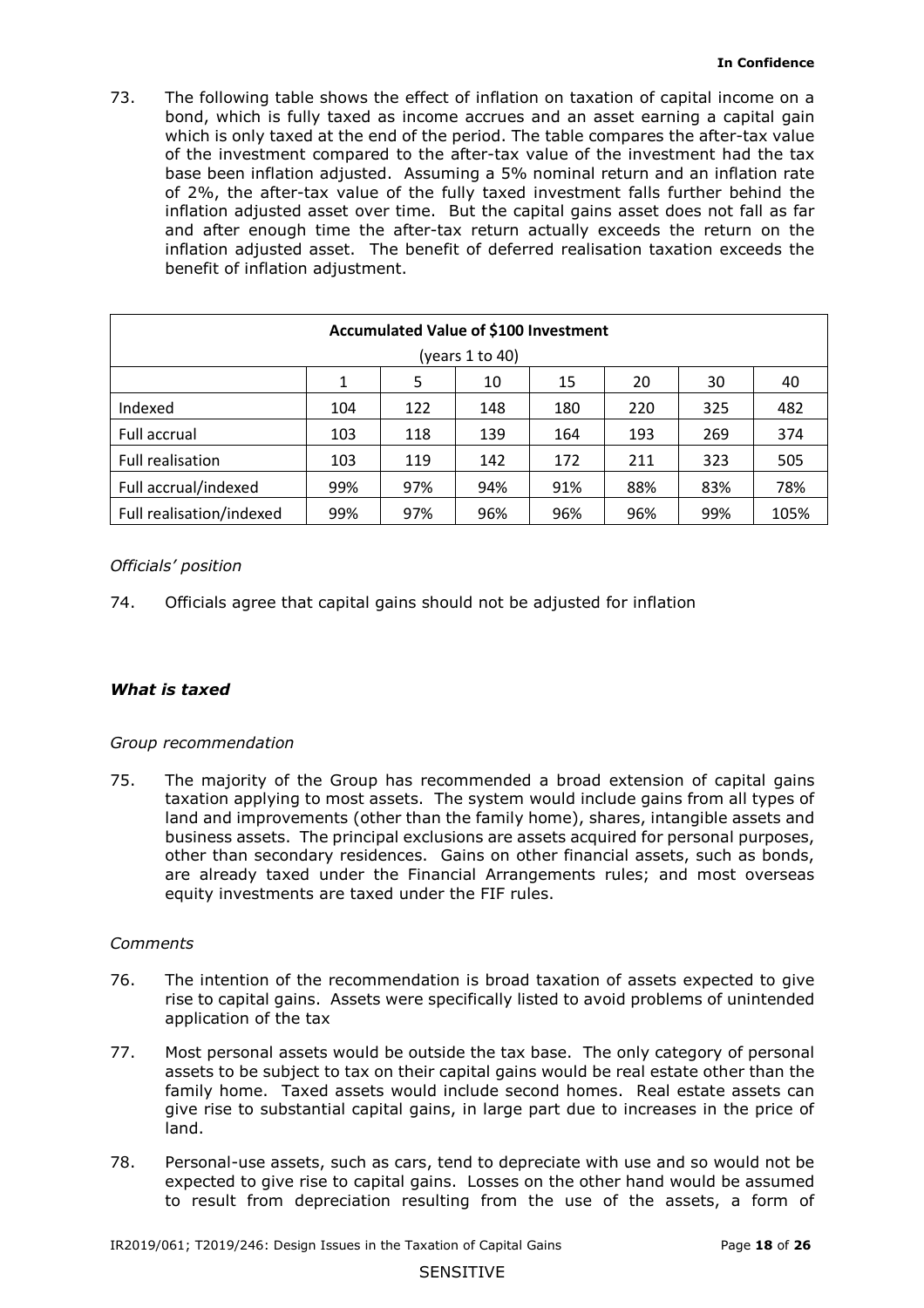jewellery and some collectibles, which can generate significant capital gains. consumption, and should not be deductible. Accordingly, these assets would not be subject to capital gains taxation. Potential exceptions to this could be art, Traders in such assets would be taxable under ordinary income tax concepts.

- over a threshold, was considered, but was not recommended by the Group. While a number of countries tax personal-use assets, officials concur that such taxation is 79. An extension of taxation to personal assets where gains might be expected, perhaps unlikely to be worth the additional compliance burden. This is an example of an area where New Zealand would be less stringent than some other countries.
- of capital gains taxation to some assets but not others that could be considered. be. 80. The Report summary and covering letter suggests that there are partial extensions Partial extensions, other than the minority recommendation are not discussed in the body of the Report. The Report does not offer suggestions of what these might
- minority report is discussed in greater detail in Part A. 81. The minority recommendation would extend capital gains taxation only to rental residential properties (possibly including second homes). While this option appears technically feasible, it would provide significantly fewer funds to pursue Government priorities and would substantially fail to address fairness and integrity concerns. The
- significant implementation issues and can treat similar taxpayers differently depending upon which assets they hold. 82. Partial extensions (other than to residential property) would generally raise
- 83. Potential partial implementations could be:
	- streaming costs and revenues would be minimised. • **Residential property**, (residential rental property plus second homes if desired), is less mingled with other assets than other business assets. To the extent that there is separation, then problems of separate valuation and
	- • **Targeting specific business assets** including land and real estate would be more problematic technically and have increased compliance costs. Most of the rules needed for general taxation would be required. Moreover, they depending upon how their affairs were organised. This could cause would be very problematic from an implementation point of view. There would likely be complex borderlines to police. Valuations would require taxpayers to disentangle the value of taxable from non-taxable assets in a business when the business is sold. Expenses would need to be allocated between taxable and non-taxable activities. Taxpayers with equivalent economic situations could find that they had different tax outcomes distortions in investment patterns and business organisation.
	- **Private company shares** raise complex technical issues that would need to be resolved. Moreover, it is difficult to tax the shares effectively without taxing business assets at the same time, at which point partial extension would make little sense.
- 84. Effective delivery of partial extensions other than residential real estate raises significant problems. The problems would become more salient if the full extension of capital gains taxation was delayed or abandoned.

## *Officials' position*

 85. Officials concur with the recommendation that there be a broad extension of capital gains taxation.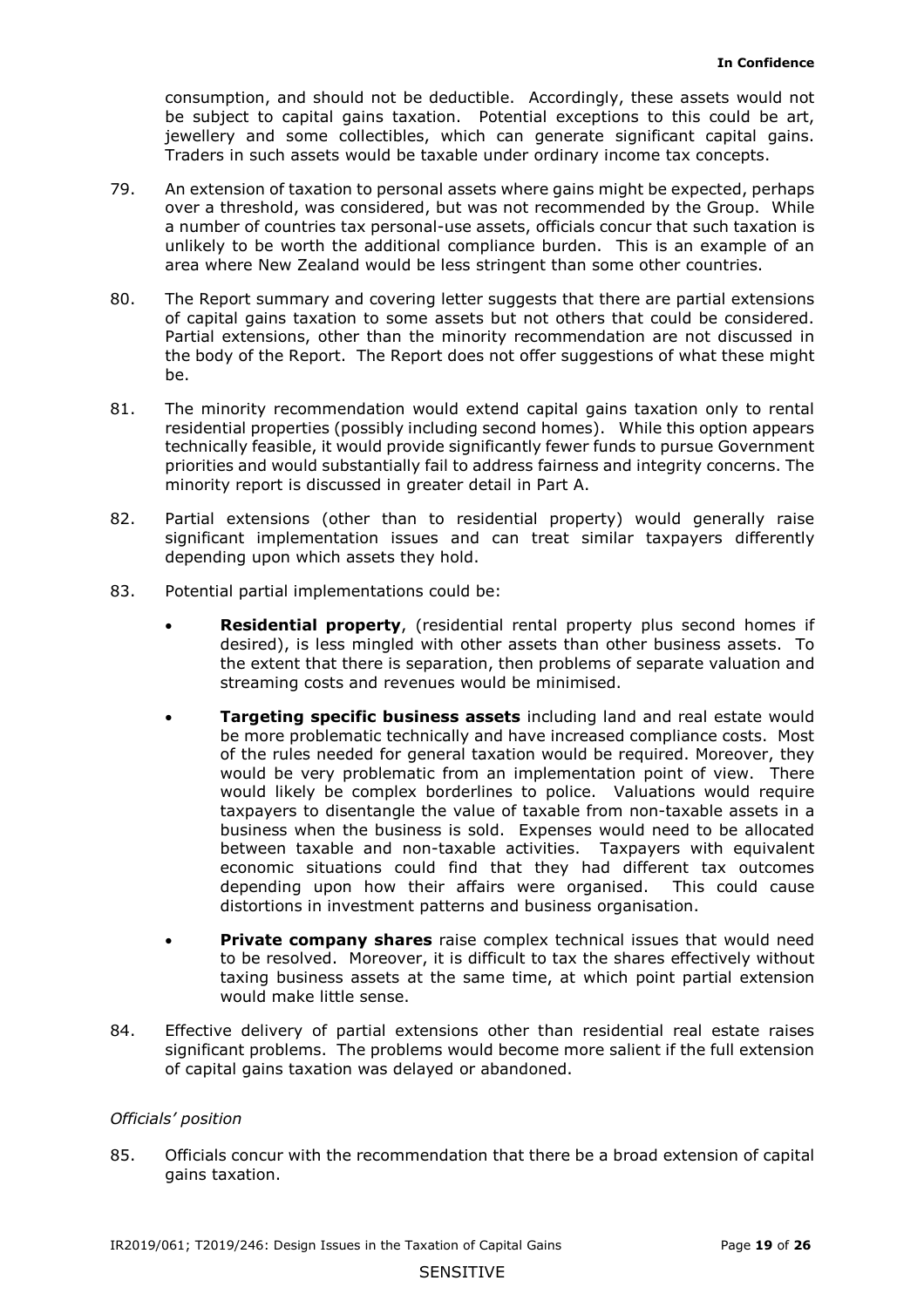- to the Group. 86. Officials did not have an opportunity to fully analyse or report on partial extensions
- 87. Exempting categories of income earning assets would generally fail to achieve the objectives of the Government and, if extended beyond residential property, might not be possible to implement in a reasonable timeframe.

## *Roll-overs*

### *Group recommendation*

 such as involuntary realisation events where the funds are reinvested in a similar 88. The Group proposed that roll-overs of capital gains taxation be provided for certain life events such as death and separation and for certain Maori collectively-owned assets. They have also proposed roll-overs for a number of business situations, asset, certain business restructuring, and reinvested funds of small businesses.

### *Comments*

- 89. Roll-overs allow a deferral of the taxation of capital gains when certain realisation events occur. The taxation of capital gains is deferred, the cost base of the asset is maintained, and taxation only occurs when a subsequent realisation event occurs that does not qualify for a roll-over.
- 90. Roll-overs can soften the impact of capital gains taxation, preventing taxes from countries. Used judiciously they can smooth out the operation of the tax system. effectiveness of capital gains taxation in achieving its goals of fairness and inhibiting desirable business re-arrangements or in circumstances where taxation might impose an undue hardship. Roll-over provisions vary enormously across On the other hand, if used indiscriminately, roll-overs can undermine the efficiency; and can increase complexity as the rules need to be targeted and complied with.
- 91. Different roll-overs respond to different policy concerns, including:
	- Involuntary realisation events beyond the taxpayer's control; such as expropriation, or an asset that is destroyed, provided that the disposal proceeds received are reinvested in a replacement asset;
	- incorporation of a sole proprietorship. In this case, there has been a change • Business reorganisations with the same ownership maintained, such as the of ownership in form, but not in substance;
	- Relationship property transfers between spouses or as part of a relationship property settlement.
- 92. However, roll-overs can increase lock-in as capital gains accumulate untaxed. The provision of roll-overs without strict criteria can be a precedent for further requests that can undermine fairness if they allow taxation of significant accumulations to have taxes to be deferred.
- 93. Allowing extensive roll-overs in combination with generous loss offset provisions (see next section) could open up the possibility of timing mismatches between losses and income.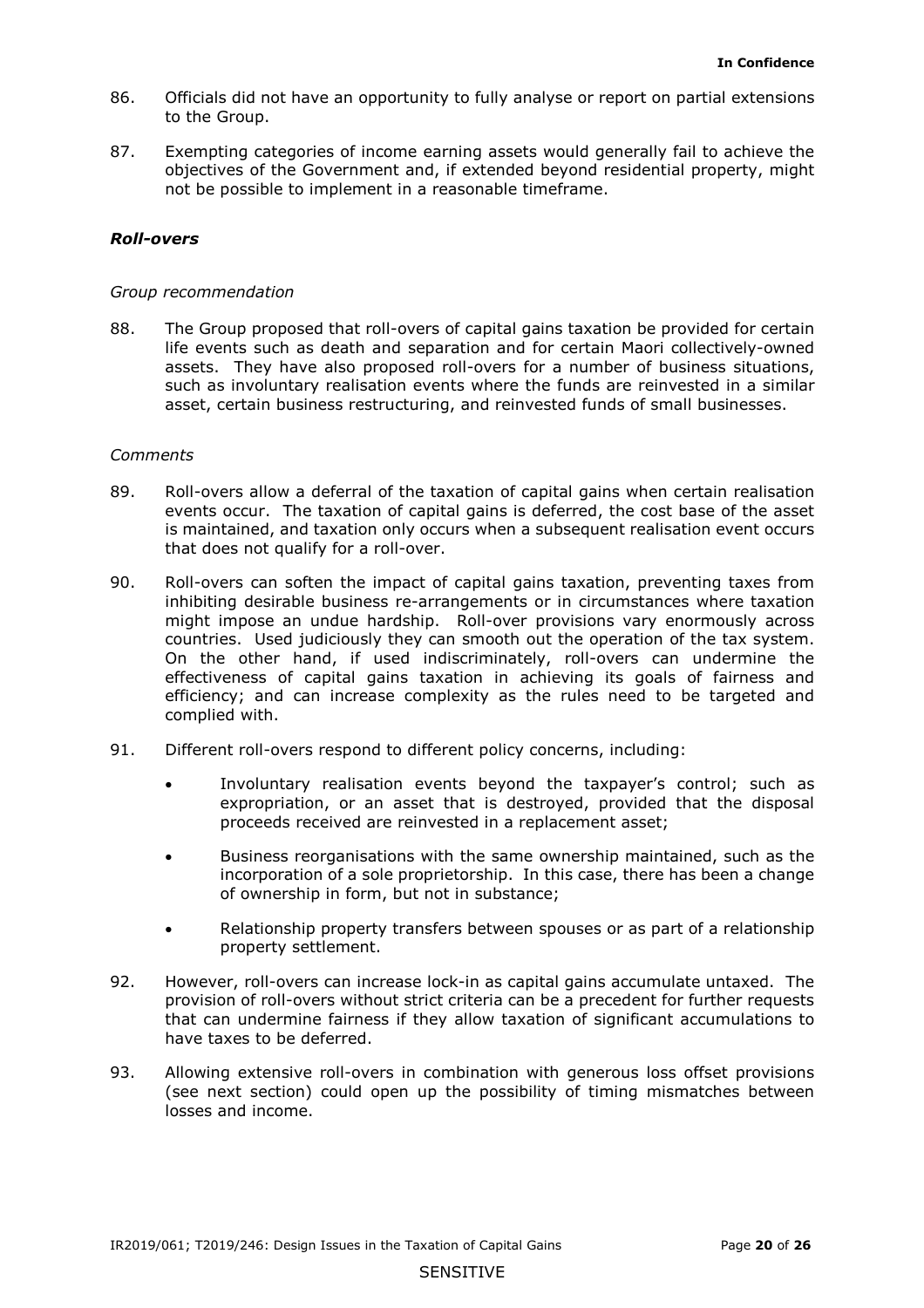can frustrate attaining the objectives of capital gains taxation. At the same time, 94. Officials generally agree that there should be some life event roll-overs and a reasonably limited set of business rollovers, addressing involuntary realisation events and business reorganisations. Care must be taken beyond that as roll-overs roll-overs can mitigate some of the negative effects on business operations.

## *Capital Losses*

#### *Group recommendation*

 restricted, or other measures introduced to protect the integrity of the tax system. 95. In general, the Group recommends that capital losses be deductible against other income. However, there are a number of circumstances where losses should be

#### *Comments*

- In most OECD countries<sup>5</sup>, capital losses can only be deducted against capital gains. 96. In most OECD countries<sup>5</sup>, capital losses can only be deducted against capital gains.<br>This is intended to prevent taxpayers from using capital losses to shelter other ordinary income. However, some countries only ring-fence losses on shares<sup>6</sup> and there are targeted reliefs in other cases. The Group has proposed that most types income from tax while deferring taxation of capital gains on assets that have increased value. Such countries also tend to tax capital gains at different rates than of capital losses can be deducted without restriction. The proposed New Zealand treatment of losses would be among the most liberal among OECD countries.
- 97. It is important to note that the New Zealand Venture Capital Association (NZVCA) supported capital gains taxation because it would allow deductions for capital losses in start-ups.
- Allowing losses to be deducted would have beneficial effects in the taxation of risk. 98. Allowing losses to be deducted would have beneficial effects in the taxation of risk.<br>A particular problem with loss restrictions is that they treat gains and losses share fully in losses if they are restricted. This asymmetry creates a bias against risk by discouraging risky but potentially high-return investments. The bias against risk can be eliminated by removing the restriction. Some extra volatility in Government tax revenue over the business cycle will occur as a result. asymmetrically. The government shares in gains through taxation; but does not
- 99. Nevertheless, as noted by the Group, there will be situations where some form of restriction may be appropriate. These situations result from realisation taxation with an accrued loss. Problems can occur for liquid assets where losers can be sold while gainers held; or when there has not been a real third-party sale of the asset. and the ability of taxpayers to choose when to cause a realisation event for an asset Accordingly, the Group recommended that losses from portfolio-listed shares be ring-fenced.
- repurchased. In both cases there has not been a real change in the ownership of 100. There are other types of transactions where a loss restriction is appropriate. For example, an asset with an accrued loss can be sold to a related party; or an asset with a loss can be sold, and then an identical replacement asset immediately assets, but a loss has been triggered. Fairly standard provisions exist in other countries to deal with these problems.

<sup>5</sup> Norway and Switzerland do not.

<sup>&</sup>lt;sup>6</sup> Japan and Mexico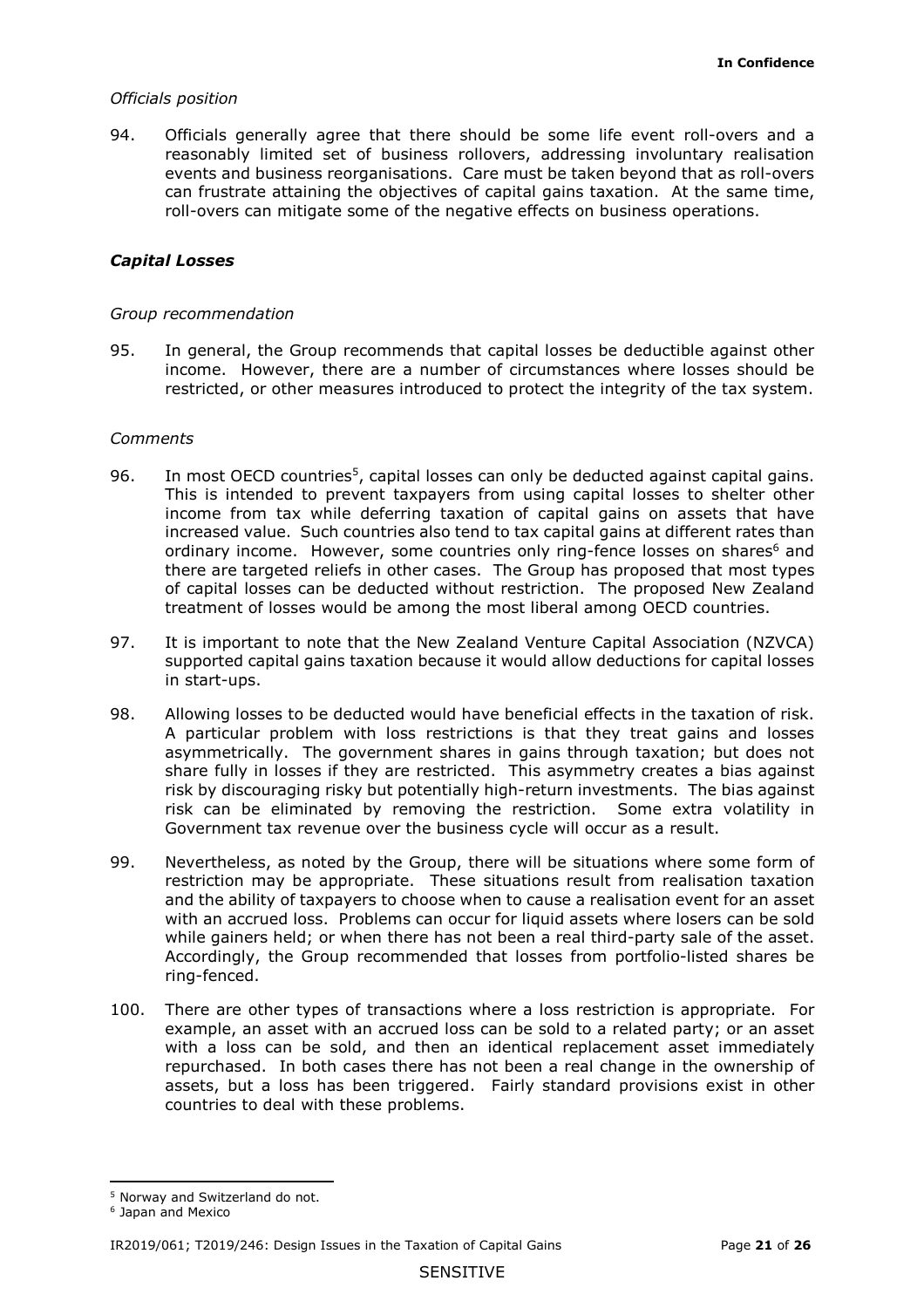- a general principle, (although some exceptions are necessary, such as portfolio shares and other liquid assets). Officials are examining whether to recommend a that losses on assets valued on Valuation day be restricted due to problems in 101. Officials agree that capital losses should be deductible against ordinary income as further extension, compared to the Report, of the types of losses that would be deductible against ordinary income. For example, the Group has recommended valuation.
- 102. Officials are also examining other situations where some form of loss restriction may be appropriate.

#### *Taxation of shareholders and their companies*

#### *Group recommendation*

103. The Group noted that the combination of taxation of income in a company and capital gains on sales of shares at the shareholder level can lead to the possibility of double taxation or double losses in some circumstances. Some technical responses were suggested.

#### *Comments*

- capital gains, other than taxing capital gains at all, involve issues of taxing shareholders and their companies. New Zealand has an advantage over most other completes the existing system, providing a better balance, and improving fairness 104. Many of the most contentious issues in developing provisions for the taxation of countries in this area due to the imputation system and its reasonably close alignment of company and personal tax rates. Arguably, taxing capital gains and integrity.
- and again at the shareholder level, can occur when capital gains are taxed. Issues 105. The Report raised the issue that double taxation and losses, once in the company of double taxation and deductions are nothing new. All countries' tax systems, including New Zealand's current system, have issues in this area.
- the basis of many of the tax planning problems that undermine the integrity of the current tax system. For example, in the absence of capital gains taxation, sales of shares instead of paying dividends allows taxpayers to defer, and in some cases 106. There are a variety of inconsistencies in the level and timing of taxation due to the separate taxation of shareholders and their companies. These inconsistencies are eliminate, taxation by using dividend avoidance schemes.
- place with respect to these issues than other countries. 107. New Zealand's imputation system, which ensures that personal tax rates are paid on distributed income earned through companies, puts New Zealand in a better
- the tax system. the tax system.<br>109. Because of imputation, New Zealand companies face fewer problems of double 108. Capital gains taxation further improves the system as it eliminates some of the inconsistencies which provide opportunities for tax avoidance and improves the taxation of accruing but unrealised gains. Arguably it brings a better balance into
- of retained earnings. Private company taxpayers can use simple self-help measures taxation. New Zealand public companies have higher than average pay-out ratios to avoid problems; for example, by paying taxable bonus issues to avoid double taxation of retained earnings.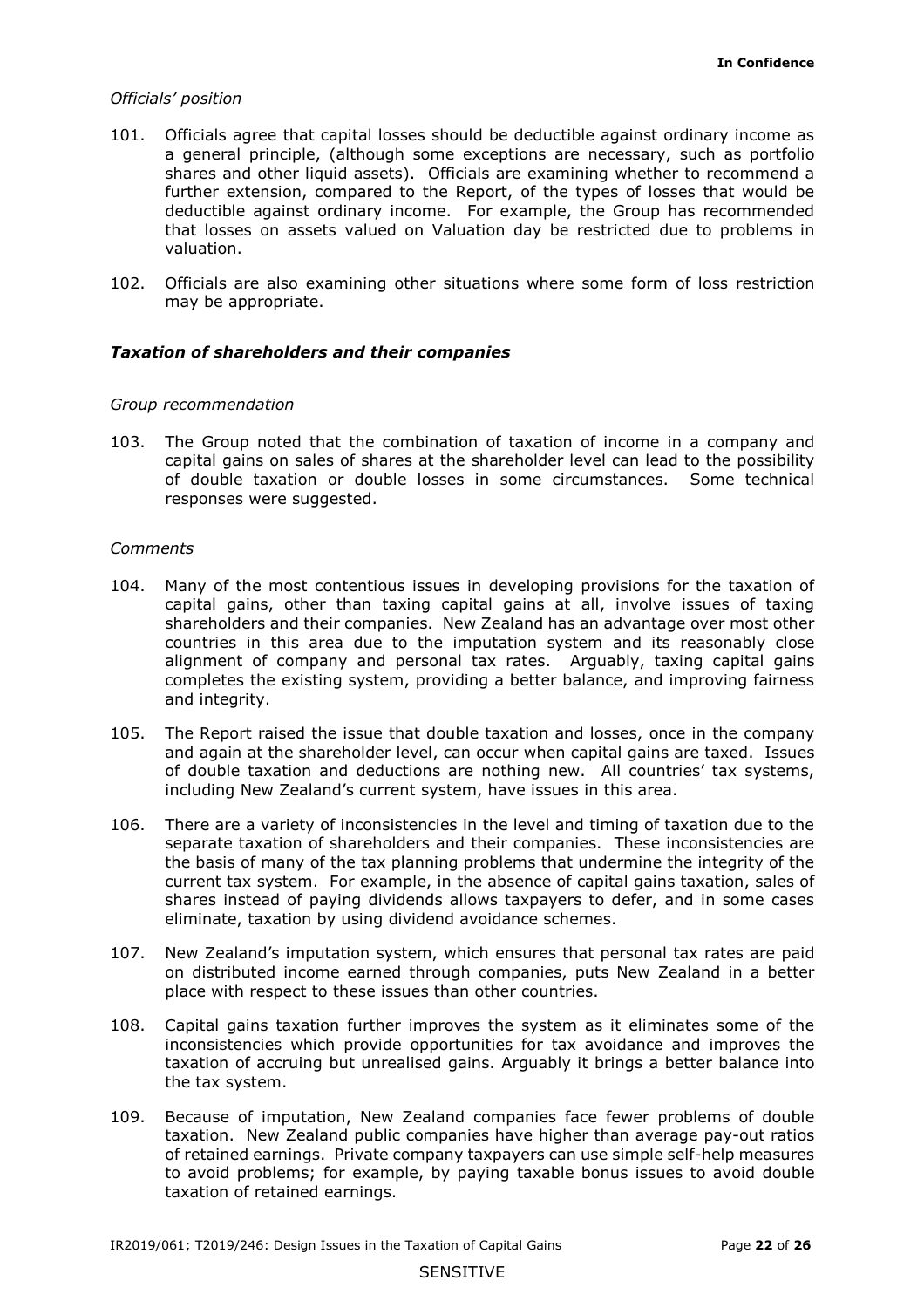- 110. In some cases, self-help may not be available. In those cases, over-taxation could occur. Otherwise desirable economic transactions might be inhibited. In other cases, double losses may arise. Where these situations occur, provisions may be necessary that alleviate the problem.
- and losses should be re-examined in the context of capital gains taxation. Officials open up opportunities for trading in unused credits and losses. Risks may be 111. For example, as suggested by the Group, the continuity rules for imputation credits are examining this area. Care would be needed to ensure that relaxation did not exacerbated when groups of companies are involved
- 112. Capital gains taxation changes the nature of the issues in this area; and justifies an examination of consequential measures to reduce unintended effects, even as it fixes other issues with the current system.
- 113. Finally, applying capital gains taxation within corporate groups raises complex issues, involving the possibility of either over- or under-taxation. It will be necessary to have careful consultation to develop the necessary legislation.

 agree that the taxation of capital gains changes the issues in this area and that They are examining other possible amendments to mitigate unintended effects of introducing capital gains taxation. This will be an important area for consultation. 114. The introduction of capital gains taxation of shares addresses serious integrity issues that arise currently around share-holder and company taxation. Officials some adjustments to current rules, such as the continuity rules, may be warranted.

## *Effective date (valuation day)*

#### *Group recommendation*

115. Taxation of capital gains would apply to all assets, but only to gains and losses that accrue after the implementation of the tax.

#### *Comment*

- retroactive taxation. However, it requires a valuation for all existing assets to determine the gains that have accrued after implementation. 116. Only taxing gains and losses that have accrued after the effective date avoids
- substantially more revenue over the first five years and avoids complexities necessary to ensure that assets which change over time are deemed to enter the (which was used in Australia) introduces a significant amount of complexity and with grand-parented assets compared to other assets. 117. A valuation day avoids the investment biases that occur with alternatives such as grand-parenting assets. (That is, taxation only applies to assets purchased after the implementation of the tax.) Moreover, the recommended approach produces tax base. Australian experts have also advised that the grandparenting approach imposes compliance costs as an entirely different set of rules is required to deal
- complicated process. Various optional approximations are being examined to 118. The major concern with a valuation day is the complexity of establishing the values on the day. For some assets, such as public shares, valuation can be taken directly from publicly available data sources. For others, such as property, publicly available data can be used as a basis for valuations. But others, such as private businesses can have unique characteristics that require more complex valuations. This is a reduce compliance costs for hard to value assets.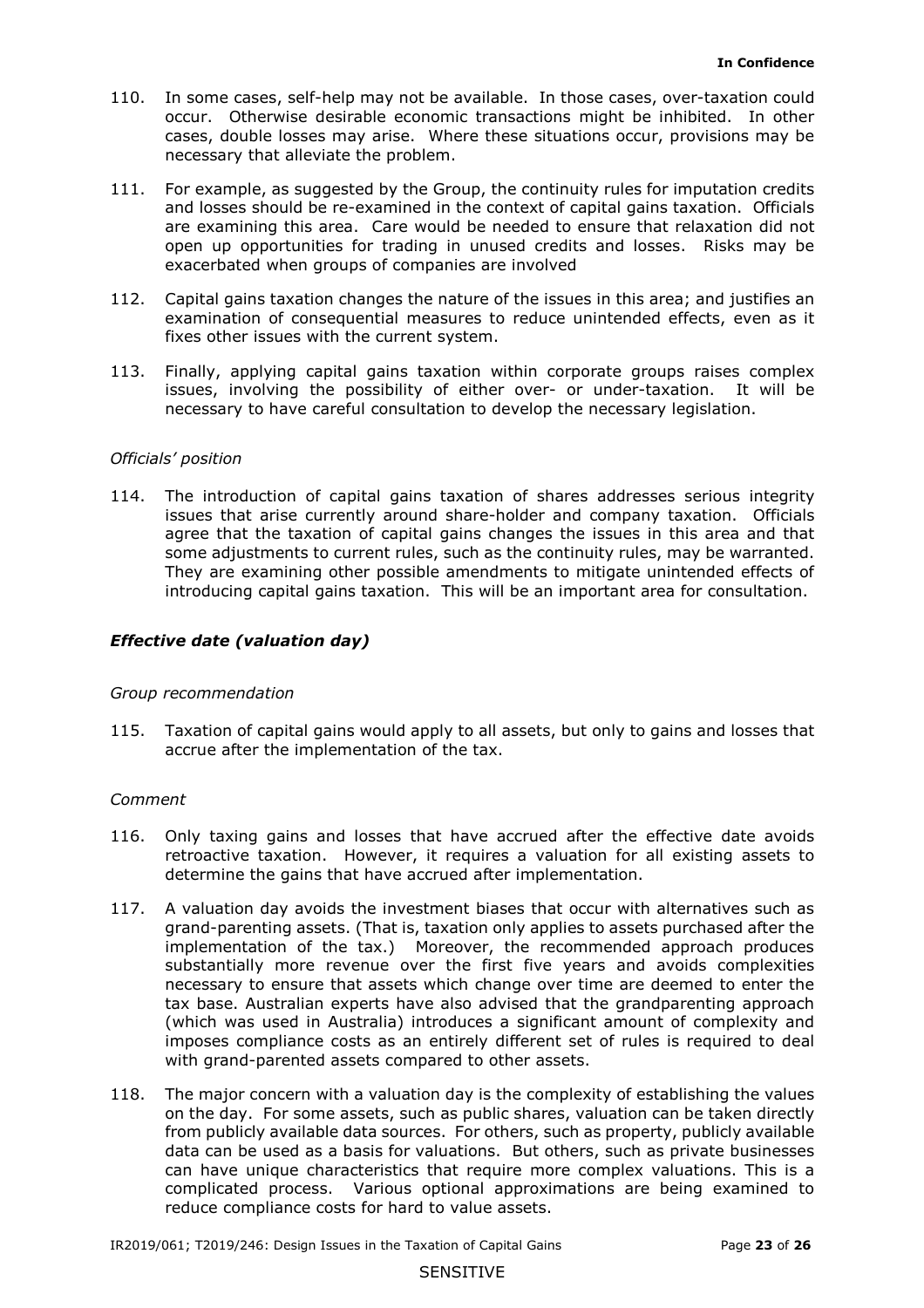119. Officials agree with a valuation day approach and are examining ways to minimise compliance costs.

#### *Māori taxation issues*

#### *Group recommendation*

 taxation of capital gains. In some cases, the Group has recommended consideration that land), and in others the Group has recommended consideration of rollover relief. In all cases, the Group suggests that solutions be developed through further engagement with Māori under the GTPP "to ensure the rules achieve the intended 120. The Group has noted in several places that the treatment of assets in collective Māori ownership (such as Māori Freehold Land and assets held by post-settlement governance entities) warrant special consideration under any extension to the of an exemption (for example, the disposal of Māori Freehold Land or interest in policy".

#### *Comments*

- the circumstances around sales. Options should be considered from a tax policy policy programme. 121. Treatment of transactions related to assets in collective Māori ownership will need careful consideration in the context of extended capital gains taxation in light of ongoing impact of historical Crown actions relating to these assets and the impact of legislation, such as Te Ture Whenua Māori Act, on how they are managed and perspective and also with Crown-Māori relationship objectives and principles in mind, including any potential compounding effects across the Government's current
- 122. Participants in last year's process indicated that they would like further engagement as the policy work progresses and key design features have been determined. Getting as clear as possible about potential impacts will enable well-informed advice to Ministers on likely issues and options and timely decision-making. Officials are working with Crown Law so that we can continue to advise whether the approach is consistent with the Crown's obligations under the Treaty of Waitangi to act in good faith.
- change, while genuinely considering other approaches to ensure it is a good faith 123. Any engagement will need to allow for the detailed development of specific treatment options to meet the Government's timeline for implementing the tax process.

#### *Officials' position*

- 124. We would recommend further engagement with Māori on any extension of taxing capital gains to ensure that the potential impacts for collectively-owned assets and entities are understood, and any unintended effects can be anticipated and addressed, as appropriate.
- 125. Officials will provide more specific advice about how an engagement process achieve these objectives and, if this is agreed, will provide updates at each stage of the process about any implications for the timeframe for the tax change and, if necessary, how any alternative approach they might be addressed through the policy and legislative process.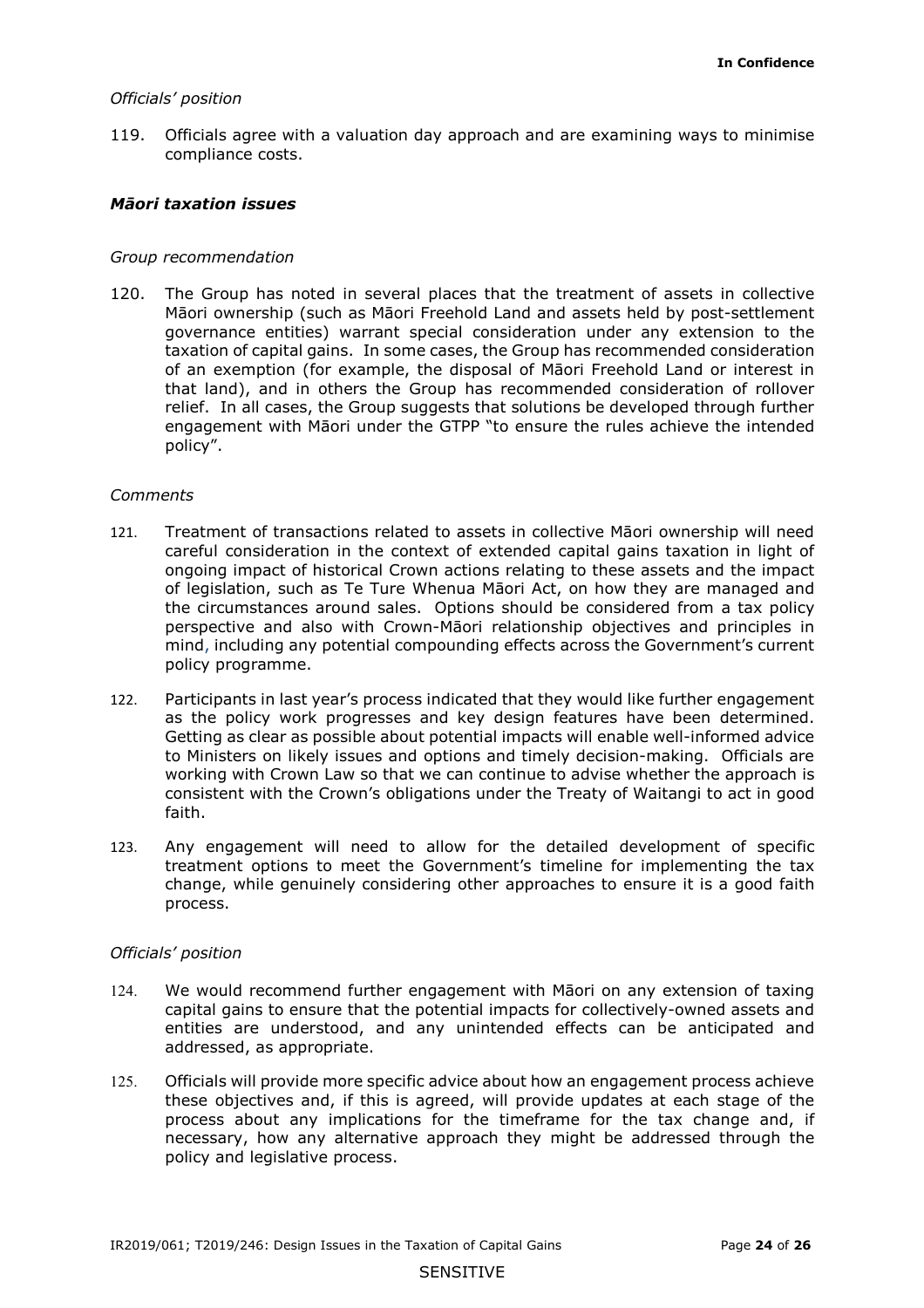## *Group recommendation*

 whether to phase in the inclusion of asset classes." The TWG report itself also notes that the Government "has options about how to stage the timing of introduction."<sup>7</sup> 126. The Report did not analyse or make recommendations on a phased-in implementation. The letter from Sir Michael to Ministers indicated that the "Government also has options around how to stage the timing of introduction and

## *Comments*

- 127. Phased-in implementation has been suggested to address concerns about achieving a successful implementation within compressed timelines. As alluded to in our report dated 1 February (T2019/113 / IR2019/041 refers), on the assumption that a comprehensive tax is preferred, officials consider there are three main implementation timing options:
	- legislation enacted before the 2020 General Election with effect from 1 April • *Option 1* - Comprehensive tax on the Government's proposed timeline of 2021;
	- • *Option 2 -* Comprehensive tax bill introduced in Parliament before the 2020 General Election with effect from 1 April 2022;
	- *Option 3 -* A phased approach, with residential property (other than the family home) enacted before the 2020 General Election with effect from 1 April 2021 and the remaining asset classes introduced before the General Election in 2020 with effect from 1 April 2022. This split between residential property and the rest, rather than any other dividing line, is for the reasons noted in the "what is taxed" section of this report.

## *Officials' position*

- allow for consultation both on the design detail and possibly some key aspects of legislative drafting before any amendment bill was considered by Select Committee. 128. Officials have previously advised that our preference is for Option 2, which would
- legislative drafting before any amendment bill was considered by Select Committee. 129. We have also previously advised that we could meet the timelines for Option 1 if necessary. Both these pieces of advice still stand.
- 130. In saying this, we reiterate that Option 1 significantly increases the risk of:
	- Technical errors in the legislation that will require remedial amendment; and
	- for what will be an important and complex set of legislative amendments. • Complaints from stakeholders that any consultation process is inadequate
- 131. Legislation that requires substantial amendment post-enactment increases uncertainty and can impose significant compliance costs on taxpayers, who may have to update their processes in response to changes in the way that the tax operates. The TWG also noted that this timeline was "challenging".
- 132. If Ministers are considering a phased approach, officials consider that Option 3 has the following advantages when compared with Option 1:

 <sup>7</sup> Tax Working Group Final Report, Volume I, paragraph 13.